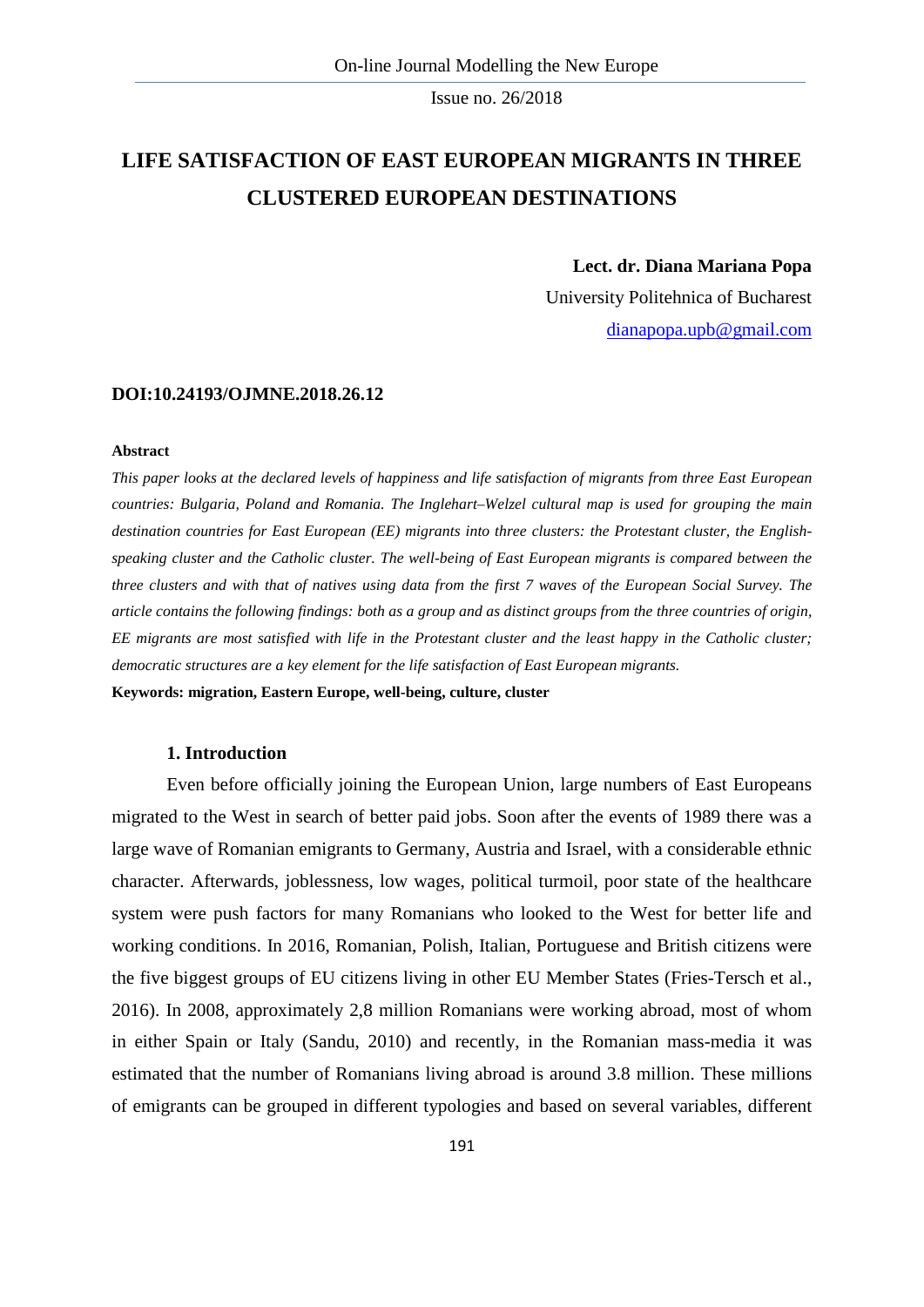profiles of the Romanian migrant have been constructed, depending on origin and destination community; in a recent study, Sandu (2017) showed that the portrait of the Romanian immigrants in Germany and Nordic countries is quite different from the portrait of the immigrants in Spain or Italy. Pour rural communities exhibit large shares of emigration towards Italy and Spain. These communities are also rather poor in educational capital. In opposition, most emigrants towards the German and Nordic countries come from an urban, richer background, and have higher educational capital (Sandu. 2017). Italy, Spain, the United Kingdom are the destinations most investigated by social researches studying the Romanian migration phenomenon (Bleahu, 2005; Anghel, 2008; Serban & Voicu, 2010; Marcu, 2015; Ban, 2012; Light & Young, 2009). As large numbers of Romanians have migrated constantly to Italy and Spain, does it mean that they are happier there when compared to other host countries? A large existing diaspora decreases the costs of migration for future immigrants Collier & Hoeffler (2018) but does the existence of a large immigrant community in established host countries make immigrants feel happy there or will they be happier in countries where the level of happiness in generally higher, even if they do not have many co-nationals around them? Does a small cultural distance between host and destination country influence the happiness of EE migrants?

To explore these questions, the present article makes use of the European Social Survey data regarding East European migrants in different European countries. For the purpose of statistical analysis, Romanian migrants are considered in this article in the context of a larger group of East-European migrants, consisting also of Poles and Bulgarians. Different social indicators are used in a regression model to see which of them is relevant for the life satisfaction of EE migrants. Drawing on suggestions from previous studies (Polgreen & Simpson, 2011, Arpino & de Valk, 2017), I wish to find out whether cultural distance between the origin and destination country has a large influence on the levels of happiness and life satisfaction of East European migrants.

## **2. Previous research on the happiness of East European migrants**

Scientists have long been measuring and comparing happiness of individuals and groups, even while acknowledging the fact that happiness is subjective, and there is no objective standard for happiness (Veenhoven 1991). Social indicators are often used in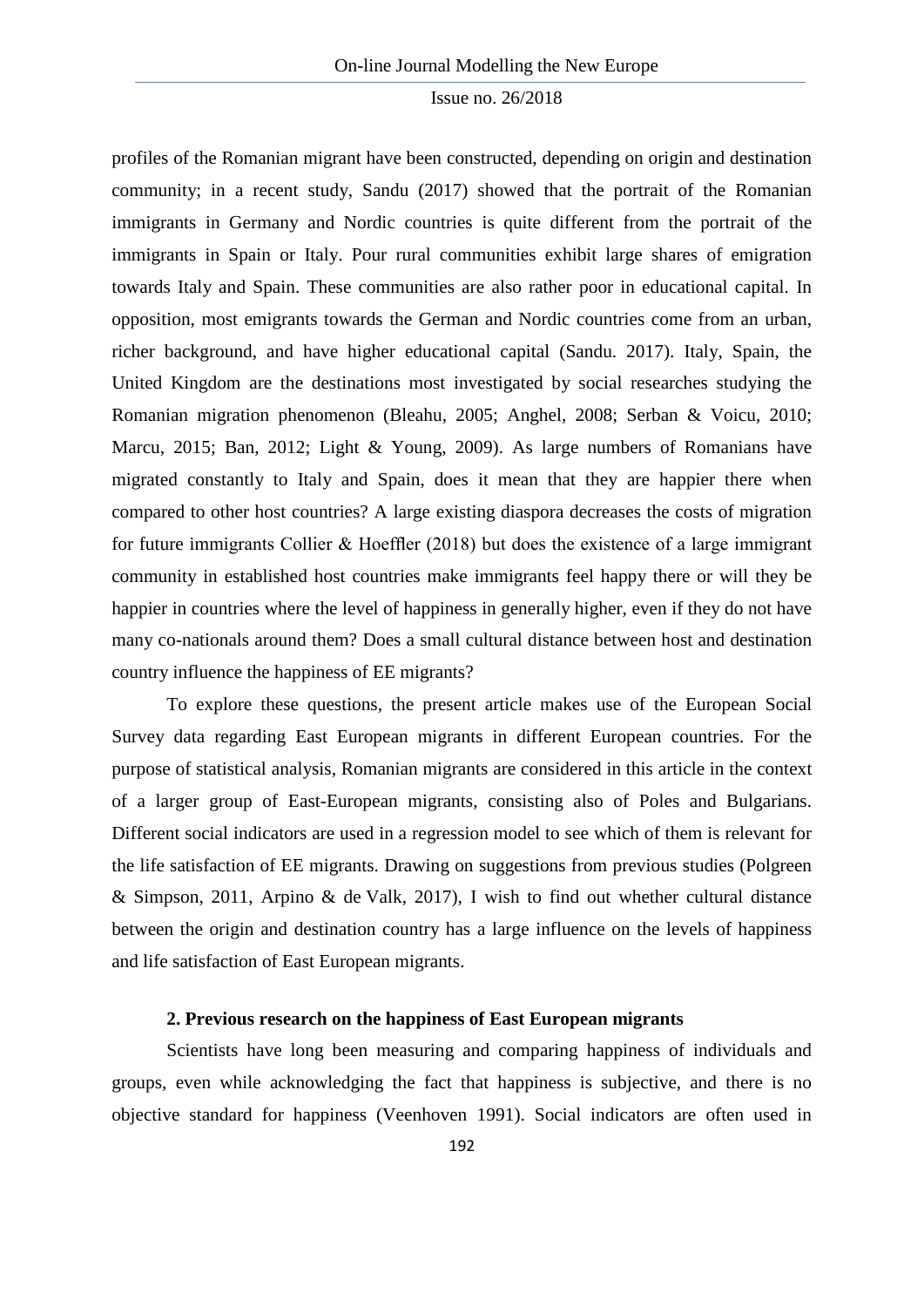research as objective factors influencing happiness or rather wellbeing, as distinctions are made between cognitive evaluation of life and affective wellbeing<sup>[1](#page-2-0)</sup> (Veenhoven, 1991; Arpino & de Valk, 2017). Research on the happiness of migrants so far has reached contradicting results, depending on the variables and the target migrant groups and destination countries considered in the analysis. Income (Easterlin, 1974), education (Verkuyten, 2016) and a high or low occupational status (Snel et al., 2015; 2011) have been previously studied as influencing factors on the variation of happiness and on return intentions of migrants.

Verkuyten (2016) showed that in some cases there is an integration paradox, meaning that highly educated migrants declare themselves to be less happy then their lower educated counterparts. There are multiple reasons for this paradox: migrants with higher education are more likely to compare themselves with the majority of the population, have more contact with the members of the majority population, develop higher expectations, and have a better understanding of their reduced opportunities (Verkuyten, 2016). Also, "the integration paradox seems most applicable to immigrants who have invested in host country education" (Verkuyten, 2016). An indicator of the fact that this might not be just a perception is found in the study by Andriessen et al. (2015) which shows that individuals with a foreign name are more often invited to an interview if they send their CV to a job opening where the application procedure allows for "blind" evaluation (without a name mentioned on the CV). On the other hand, Snel et al. (2015) explained that the low occupational status migrants are more likely to declare themselves happy because they consider themselves to be successful when compared to their situation in the origin country: "CEE migrants with uncertain jobs and a low occupational status may be less successful according to the standards of the receiving society and the prevailing academic classification schemes, but may be very successful in their own eyes" (Snel et al., 2015, pp. 18-19).

At a macro level, countries in Northern Europe are seen as happy countries, while happiness is quite low in many East European countries, at least in comparison to Western Europe. (Bartram, 2013). Scholars talk about cultures of dissatisfaction or happy and unhappy countries (Polgreen & Simpson, 2011). Based on data from the World Values Survey (WVS), that measures the level of happiness on a 4 point scale, as a response to the

 $\overline{a}$ 

<span id="page-2-0"></span><sup>&</sup>lt;sup>1</sup>This paper uses the terms well-being, happiness and life satisfaction as synonyms, acknowledging however the different theoretical components of the phenomenon.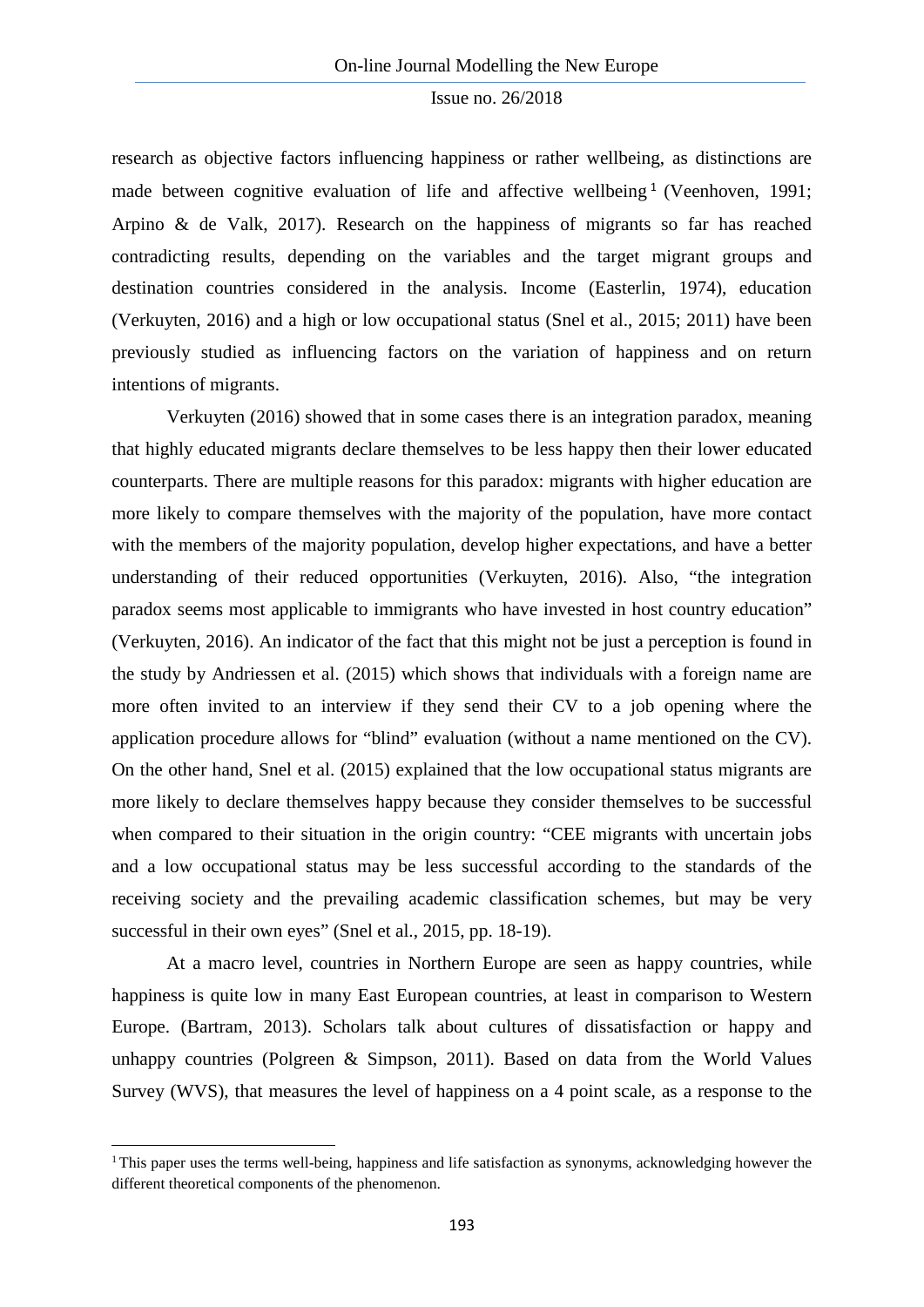question *Taking all things together, would you say you are: 'Very happy'/ 'Quite happy'/'Not very happy'/ 'Not at all happy'*, East European origin countries of migrants are less happy countries - Poland (3.16) and Romania (2.79) than Western or Nordic destination countries such as Sweden (3.34), the Netherlands (3.24) or Germany (3.06). In very unhappy countries, emigration rates are high (Polgreen & Simpson, 2011), as is the case of Romania. However, other researchers (Ivlevs, 2015) have found a U-shaped relation between life satisfaction and emigration intentions, with the most and the least satisfied being the ones wishing to migrate.

Many studies on the happiness of migrants rely on comparisons between the scores of migrants and natives regarding happiness or life satisfaction. Based on data from the first six rounds of the European Social Survey (ESS) Arpino & de Valk (2017) found that, compared to natives, people with a migration background show lower levels of life satisfaction and that this difference is greater for first generation migrants. In other studies too (Voicu & Vasile, 2014), migrants were found to have higher levels of life satisfaction than stayers from their origin countries but lower levels of life satisfaction when compared to natives in their host countries.

As Arpino & de Valk (2017) suggest, life satisfaction is influenced by cultural values, depends on the congruence between achievements and aspirations and for migrants is influenced by the group with which they compare their aspirations (Arpino & de Valk, 2017). Happiness of migrants can be influenced both by levels of happiness in the host country and the origin country in complex ways (Bartram, 2013; Polgreen & Simpson, 2011), depending also on the comparison reference. One can assume that in many cases, migrants compare their former living conditions with the present ones or the present life conditions with those of natives around them. Veenhoven (1991) criticizes and refines the postulate that happiness results from comparison. He distinguishes between affective and cognitive components of happiness and shows that comparison plays a role only for the cognitive element of happiness, namely contentment, which represents the degree to which an individual perceives his aspirations to be met. Therefore, happiness in the sense of life-satisfaction depends only partly on comparison and partly on personal inclination (Veenhoven, 1991).

### **3. Methods, data and results**

In appreciating the cultural distance between country of origin and destination country, I use a similar approach to that used by Brunner & Kuhn (2018), namely the division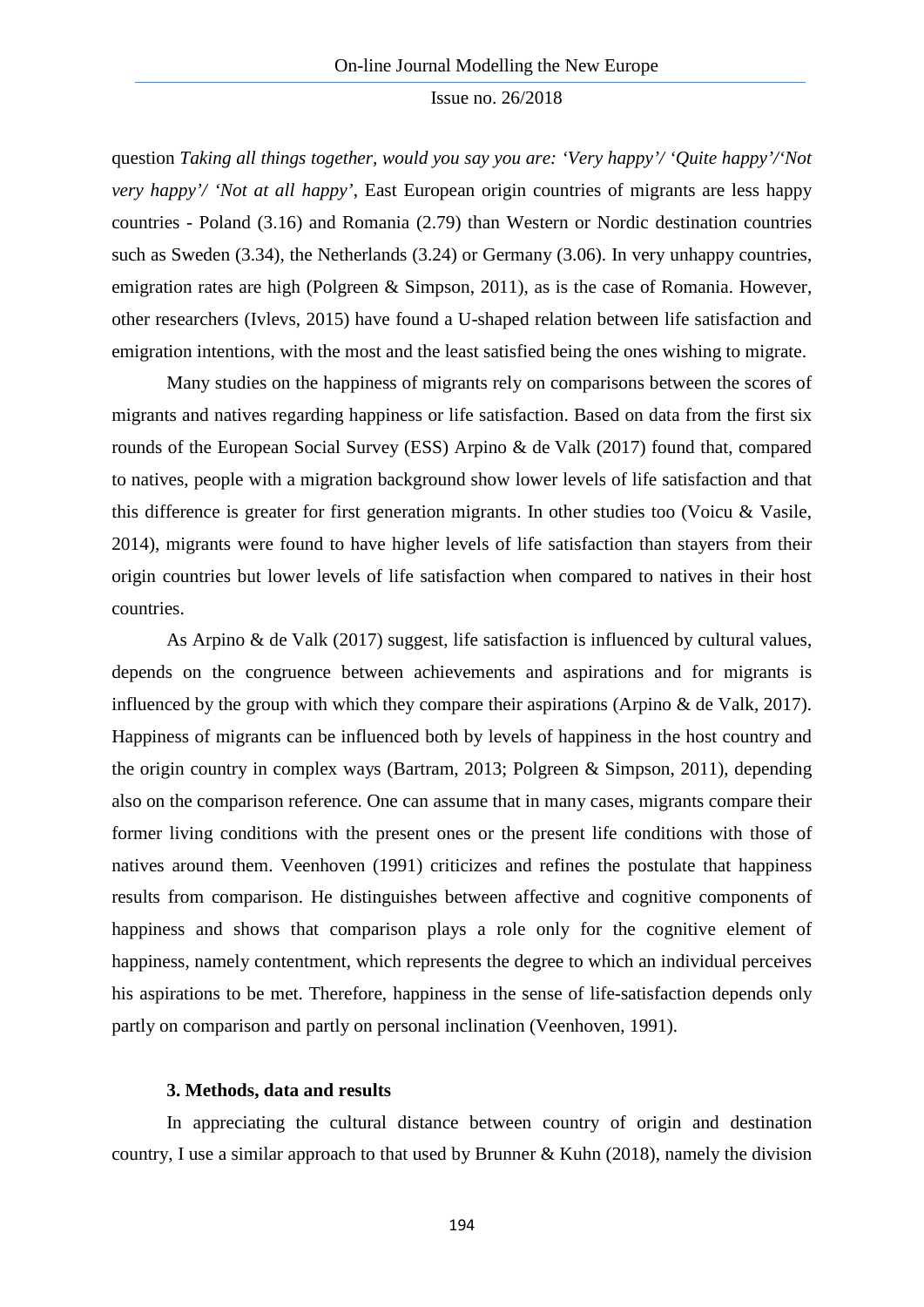of culture along the dimensions developed by Inglehart. The Inglehart–Welzel (IW) Cultural Map (2015) is a very useful instrument for culture comparison between countries. Here countries are placed on two scales: the survival-self-expression scale and the traditional secular rational scale. Survival values are opposed to values oriented towards self-fulfilment, self-expression and subjective wellbeing, while traditional values represent the important role given to religion and authority, opposed to the secular rational values, promoting equality, tolerance and acceptance of diversity.

Romania and Bulgaria are in the same cluster of Orthodox countries, closer to survival values, while many West and North European countries are strongly oriented towards self-expression values. Bulgaria is closer than Romania to the secular-rational values, while Poland is closer to the middle of both scales and based on its values it is placed in the Latin America group on the IW Cultural Map developed by Inglehart (2015) and valid for the year [2](#page-4-0)014<sup>2</sup>. According to the IW Cultural Map, European countries are more different on the survival-self-expression scale than on the traditional - secular rational scale.

### **3.1. Data selection**

**.** 

Taking these cultural differences into consideration and keeping the ecological fallacy in mind, I want to see what the happiness chances are for East Europeans in Northern and Western Europe when compared to more traditional destination countries from the South of Europe. I took as reference the cultural divisions of clusters from the latest version of the IW Cultural Map, from 2013, available online. I looked at the main European destination countries for East European migrants, namely: Austria, Belgium, Denmark, Finland, France, Germany, Ireland, Italy, Luxemburg, The Netherlands, Spain, Sweden, Switzerland, Norway and The United Kingdom. These are grouped on the IW Cultural Map into three clusters. Cluster 1 is the Protestant cluster<sup>[3](#page-4-1)</sup>, composed of Germany, The Netherlands, Sweden, Switzerland. Norway, Denmark and Finland. Cluster 2 is the English-speaking cluster

<span id="page-4-0"></span><sup>&</sup>lt;sup>2</sup> This is an important observation, as countries tend to move on the IW Cultural map influenced by the change in values in a given society over time. Countries that are close to the middle of the two scales have sometimes moved from one Cluster to another, depending on the similarity of values.

<span id="page-4-1"></span><sup>&</sup>lt;sup>3</sup> There are some variations in literature in the composition of these two clusters as some authors divide them between Western and Nordic states. Sandu (2017) analyses Romanian migration in a cluster formed by Nordic countries Sweden, Denmark, the Netherlands plus Switzerland, and puts Germany and Austria together, based on proximity.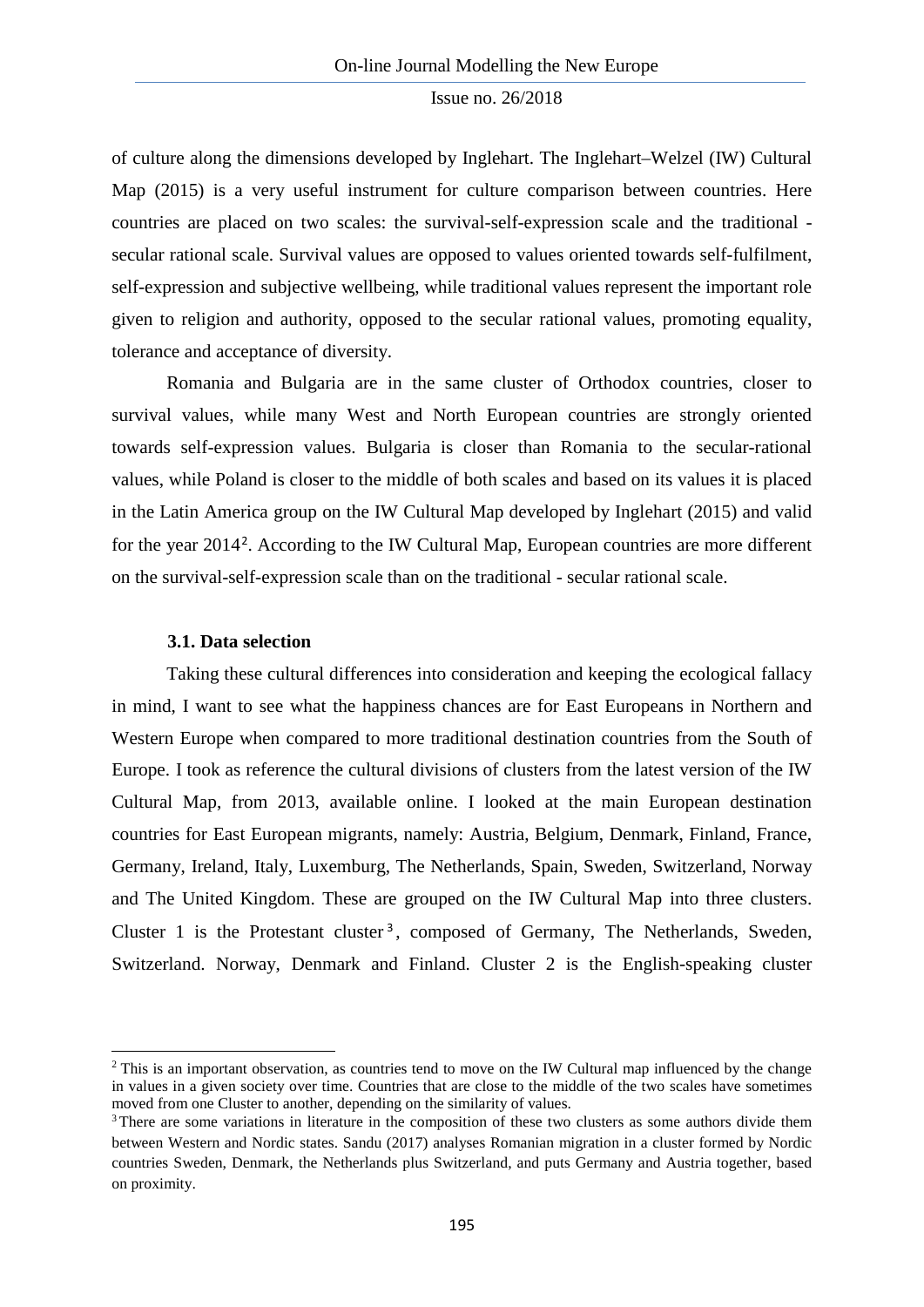composed of The United Kingdom and Ireland. Cluster 3 is the Catholic Europe cluster, composed of Austria, Belgium, Luxemburg, France, Spain and Italy.

The analysis is based on data from the aggregated file of the first 7 waves (2002- 2014) of the European Social Survey. I selected the main European migration target countries of East Europeans, mentioned above. I then selected all cases "not born in country" and with country of birth Bulgaria, Poland or Romania. The resulting sample contained 1437 observations from which 73 had both a father and a mother born in the country (62 respondents were living in Germany and 4 in Austria, countries where people with an ethnic German background emigrated (back) shortly after the fall of the iron curtain). As I wanted to look only at first generation East European migrants, I selected the cases with a father and mother not born in the country and, afterwards, 1300 cases resulted. I also looked at the languages mostly spoken at home and if this was neither (one of) the official language(s) of the host country nor of the country of origin, I eliminated those cases. In the end, the resulting sample had 1296 cases, with 76 respondents from Bulgaria, 858 from Poland and 362 from Romania. The Protestant cluster (Cluster 1) contains 543 respondents, the English-speaking cluster (Cluster 2) contains [4](#page-5-0)22 respondents and the Catholic cluster<sup>4</sup> (Cluster 3) contains 331 respondents. In the case of the "natives"[5](#page-5-1) comparison category, I used the same file, selecting from the target countries mentioned above the respondents "born in the country" and with a father and mother born in the country. This resulted in a sample of 149554 respondents.

 $\overline{a}$ 

<span id="page-5-0"></span><sup>&</sup>lt;sup>4</sup> A sample size problem was identified in the case of Italy. Italy and Spain are the two largest destination countries for Romanian migrants (Sandu 2010; 2017; Fries-Tersch et al. 2016; OECD data), given the small language distance and chain migration. The number of Romanian migrants in Italy (OECD data available starting with the year 2008) is over 1 million and in Spain is ranges around 6-7 hundred thousand. However, in the first seven waves of the ESS, In Italy there were only 13 Romanian respondents included in the survey, resulting in an underrepresentation of the Romanian migrant community in the most important emigration country. In comparison, there were 117 Romanian respondents registered Spain and 73 in Germany. As Polgreen & Simpson (2011) suggest, first generation migrants could be underrepresented in ESS waves because only persons who speak the language of the host country are interviewed, resulting in an overrepresentation of highly educated people. Also, if migrants are not officially registered they cannot get selected based on population or household lists, resulting again in underrepresentation (Bălțătescu 2007).

<span id="page-5-1"></span><sup>&</sup>lt;sup>5</sup>The category "natives" based on these three variables of the ESS has an instrumental purpose. In this article, the further use of "natives" serves only as a comparison instrument, refers to respondents without a first generation registered migrant background and does not imply any qualitative appreciation of the cultural integration or citizenship of a respondent.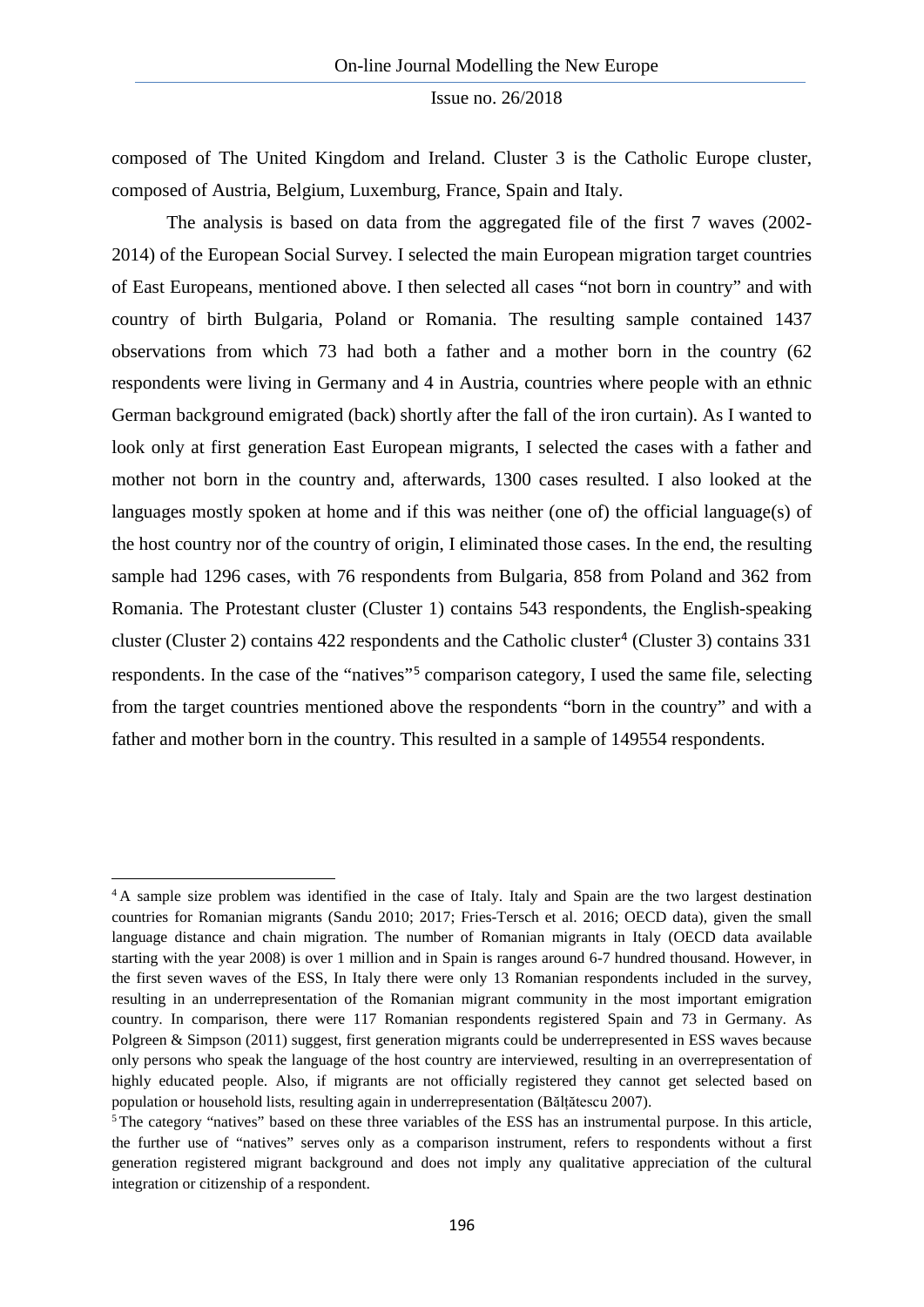### **3.2. Hypothesis testing and results**

Geographical distance, language distance (Beenstock, et al., 2001) and cultural distance can influence the migration costs (Polgreen & Simpson, 2011) but larger difference in cultures per se do not constitute an obstacle to migration (Collier & Hoeffler, 2018). Therefore, this article does not assume that distance per se influences well-being of migrants, or that cultural distance discourages migration to the respective destination countries, but that distance in cultural values does influence the declared levels of well-being of migrants, as a large cultural distance requires more time and effort to bridge and fit in (Collier & Hoeffler, 2018). In this perspective, of the three clusters in this study, the Protestant cluster is furthest away from the three East European countries according to the IW Cultural Map, and according to the cultural dimensions of Geert Hofstede (2001). The **hypothesis** is that the further the host countries are on the IW map from the three origin countries, the lower the life satisfaction (H1a) and happiness (H1b) of East Europeans in those countries will be. Therefore, the subjective well-being of East Europeans in the Catholic cluster should be higher than the levels for the English-Speaking cluster and the latter should be higher than the levels of life satisfaction and happiness from the Protestant cluster.

As shown in Table 1, H1a and H1b are both invalidated: East Europeans are more satisfied with life and happier in the Protestant cluster, then in the English-speaking cluster and only third in the Catholic cluster. Statistically significant differences ( $p<0.05$ ) were found in Post Hoc tests of the ANOVA (Appendix 2) for the two dependent variables between the Protestant and the English-speaking clusters and between the English-speaking and the Catholic clusters. However, the levels of subjective well-being of natives from the three clusters follows the same pattern: natives are most satisfied with life and most happy in the Protestant cluster, then in the English-speaking cluster and lastly in the Catholic cluster. There is a strong correlation  $(0.663, p<0.01)$ , between life satisfaction and happiness for East European migrants in the sample, slightly lower than the correlation in the case of natives  $(0.0701)$ .

Data in Table 1 and Appendix 1 shows that in all three clusters, East European migrants are less satisfied with life and less happy than natives. This has been explained by other authors also as an indicator that cultures of dissatisfaction can travel (Voicu & Vasile, 2014), as data from the  $4<sup>th</sup>$  wave of the ESS for the happiness and life satisfaction levels in the three investigated East European countries shows that these are generally lower than in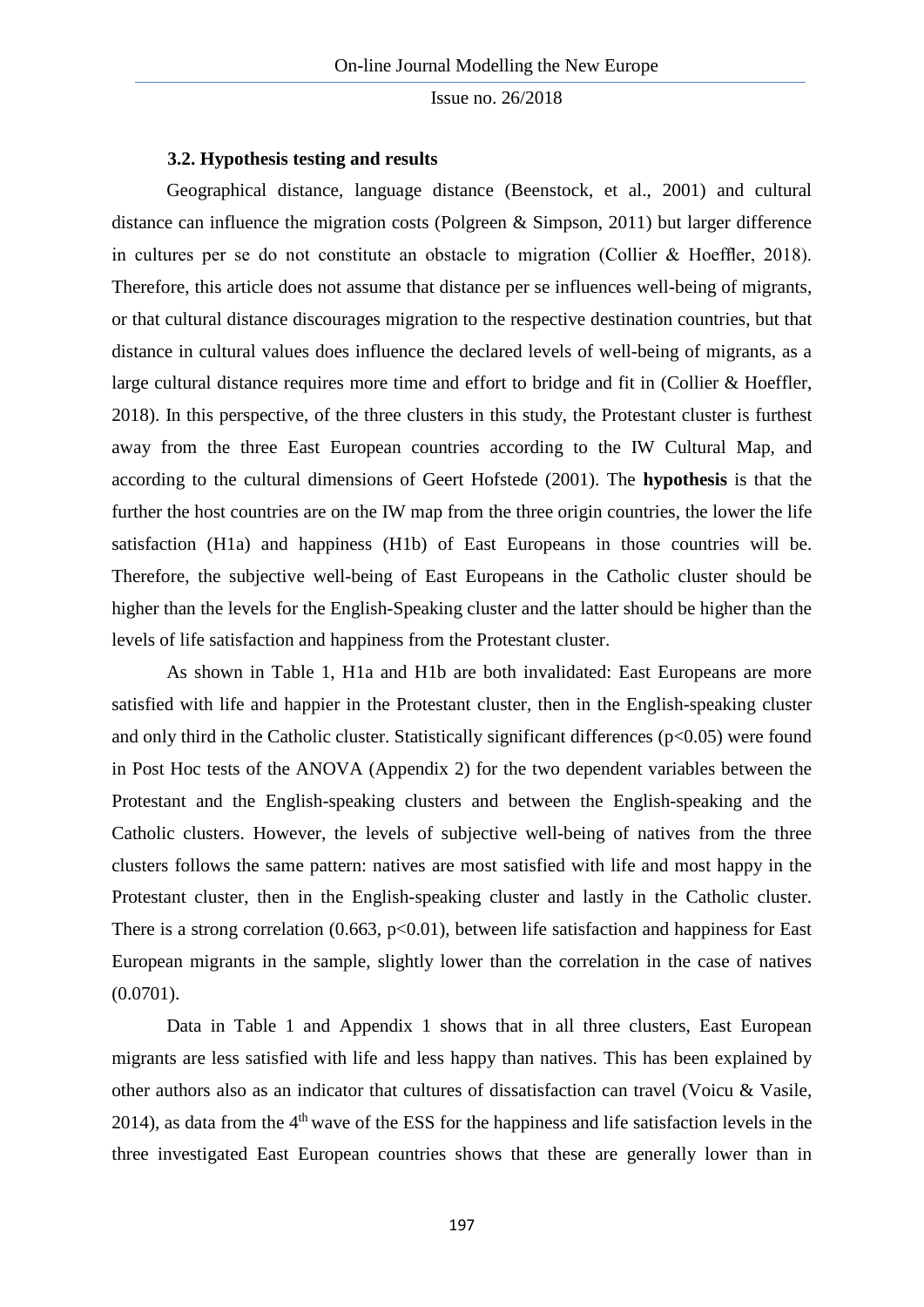Western, Northern or Southern Europe, leading some scholars to characterize East European countries as "unhappy" (Polgreen & Simpson, 2011). So, migrating to a happier country will make migrants happier than their national counterparts who remain in their origin country (stayers), but will not make them as happy as the natives from the country they are migrating to. Other studies have found however partially contradicting results: according to Bartram (2013), migrants from Poland are significantly less happy than stayers.

Based on the data presented in Appendix 2, the conclusions of some previous studies (Arpino & de Valk, 2017; Bălțătescu, 2007) that immigrants show lower levels of life satisfaction when compared to natives is not valid for all countries; exceptions for the life satisfaction level are Belgium, Germany and the United Kingdom, and for the happiness level, Germany and Norway<sup>[6](#page-7-0)</sup>. Looking at data from the first two waves (2002/2004) of the ESS, Bălțătescu (2007) found that East European migrants (all those who came from the post-communist countries in Europe, including from Southern Europe or from European Post-Soviet countries) declared lower levels of life satisfaction and happiness than natives. Comparing this conclusion with the findings from the present article, which shows how in some countries East Europeans are happier or more satisfied with life, exhibits that happiness is indeed not temporarily stable Veenhoven (1994).

|                        |                | Trow sausfied with fire as a whole are you? |         | THOW Happy are you! |          |
|------------------------|----------------|---------------------------------------------|---------|---------------------|----------|
|                        | <b>Natives</b> | East European migrants                      | Natives | East                | European |
|                        |                |                                             |         | migrants            |          |
| Cluster $1 \quad 7.75$ |                | 7.48                                        | 7.84    | 7.67                |          |
| Cluster $2 \quad 7.16$ |                | 6.87                                        | 7.47    | 7.35                |          |
| Cluster $3 \quad 7.02$ |                | 6.63                                        | 7.39    | 7.20                |          |
| Total                  | 7.43           | 7.06                                        | 7.64    | 7.45                |          |

Table 1. Averages for life satisfaction and happiness levels of natives and East Europeans. How satisfied with life as a whole are you? How happy are you?

Where are East Europeans the happiest? As a group they are the most satisfied with life and the happiest in the Protestant cluster. Comparing the average scores of the three migrant groups, the group from Poland has averages over 7 for both dimensions of life satisfaction and happiness (7.18 and 7.50) and Romanian migrants are the least satisfied with

**.** 

<span id="page-7-0"></span><sup>6</sup> In the case of Italy there is also a slight positive difference in the declared level of happiness of East Europeans when compared to natives, but based on the statistical observations presented above, this result should be considered with reservations.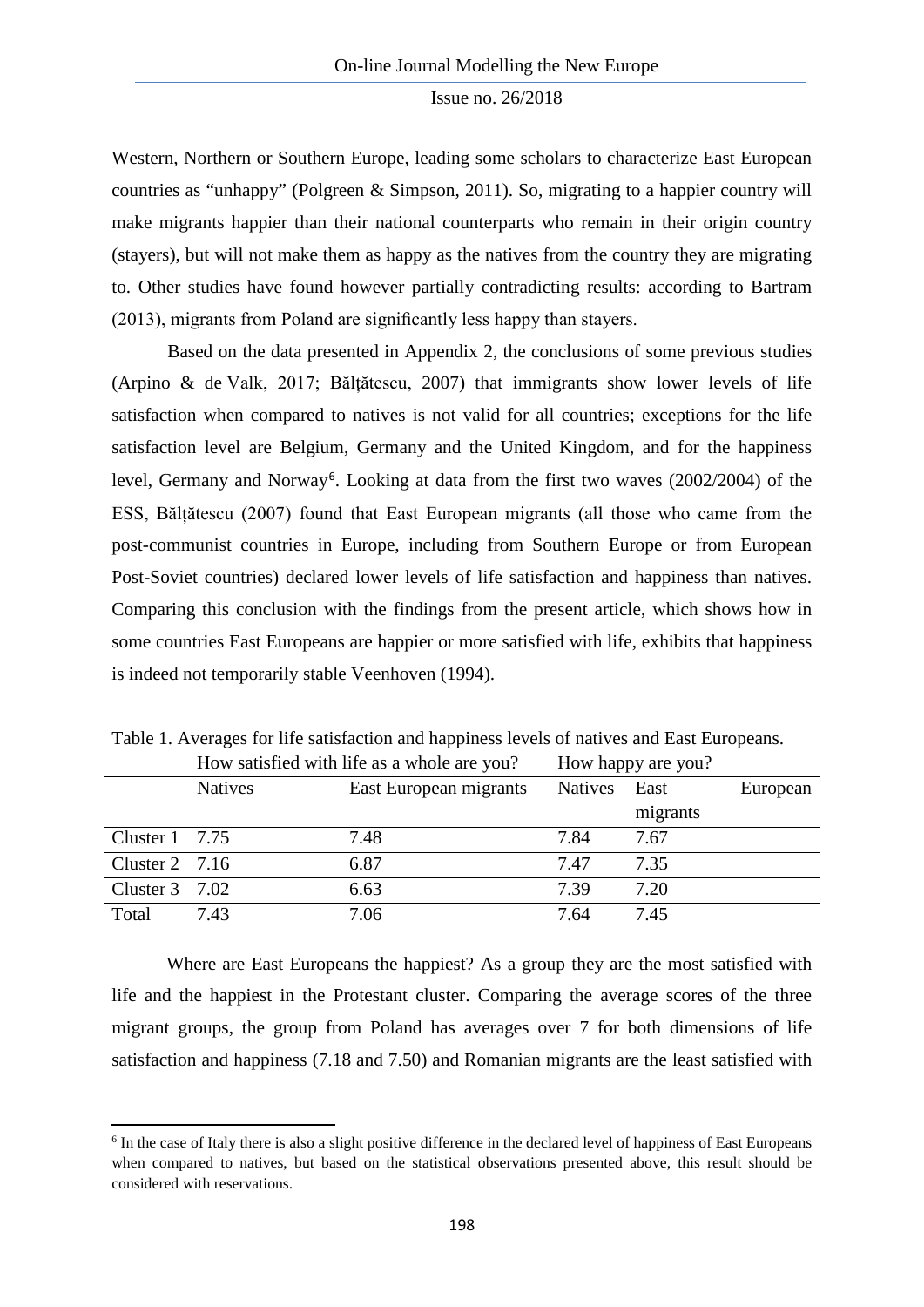life and the least happy  $(6.18 \text{ and } 7.31)$  $(6.18 \text{ and } 7.31)$  $(6.18 \text{ and } 7.31)$ . The only statistically representative difference between the three East European migrant groups is between Poland and Romania when looking at life satisfaction level (mean difference  $0.365$  p $< 0.05$ ), while the other comparisons in the one-way Anova are not statistically representative. As shown by data in Appendix 2, East European migrants are most satisfied with life (8.09) and most happy (8.26) in Denmark, the country where also natives are the most satisfied (8.49) and most happy (8.35) of investigated countries.

If we look at the group of East Europeans who are less satisfied with life (answers 1 through 6 on the scale) there is a significant difference between the means of respondents in the first cluster (4.78) and the third cluster (4.22), of 0.557 based on Post hoc HSD, Scheffe and LSD tests ( $p<0.05$ ). For the satisfied with life group (answers 7 through 10 on the scale) there is a small significant difference between the means of the first cluster (8.27) and second cluster (8.1), of 0.173 based on a Post hoc LSD test ( $p<0.05$ ). Unhappy East Europeans in the Catholic cluster are unhappier than unhappy East Europeans from the Protestant cluster.

If cultural distance between origin and destination country does not predict life satisfaction of migrants, what are the variables that do have a representative impact on this dimension? In the remaining of the article such possible factors are tackled in descriptive analyses and afterwards in a linear regression model.

### **3.3. Satisfaction with social and economic conditions**

**.** 

The findings of Bălțătescu (2007) show that despite lower declared levels of life satisfaction of immigrants when compared to natives, the former are more satisfied with the social and economic conditions of their host country that the latter. An explanation given by the author is the fact that immigrants display higher levels of satisfaction regarding many societal domains as a social comparison effect between host and origin countries (Bălțătescu, 2007). Replicating this comparison with data from the seven waves of the ESS (2002-2014), we see that the conclusion is still valid and that East-European migrants have a higher satisfaction regarding the economic, social and political aspects than native respondents. If we look at the comparison between natives and East-European migrants regarding satisfaction with social and economic conditions (Appendix 3) we see that in almost every

<span id="page-8-0"></span><sup>7</sup> It would have been interesting to see in which country are Bulgarians, Poles and Romanians the happiest (if a statistical representative average difference would have been identified). However, due to the small number of respondents in each country from these categories, no such analysis is possible using the present ESS data.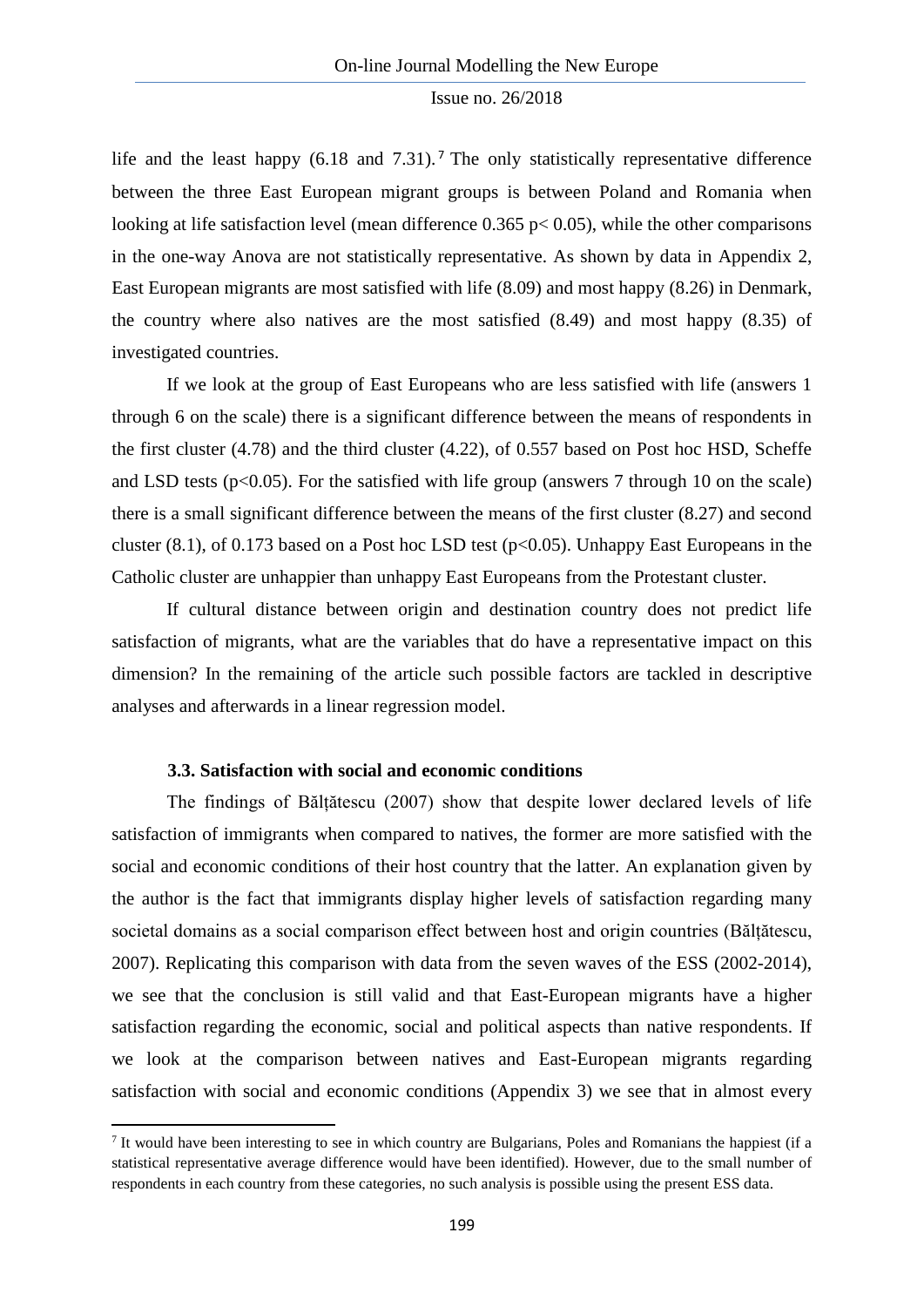case migrants are more satisfied than natives with the state of the economy, the national government, the way democracy works, the state of education and of health services. The largest difference between natives and East-European migrants is registered for the appreciation of the way democracy works in the host country, with an average difference of 0.7 in favour of the East-European migrants. If migrants compare their new surroundings with the ones in their origin country (Băltătescu 2007), the fact that they are most satisfied with the way democracy works in the old democracies can be an indicator for dissatisfaction with democracy in their origin countries, which is sometimes part of the motivation to emigrate. As Collier & Hoeffler have also shown, "this gravity model of migration suggests that differences in income and political freedom between host and origin countries are important factors in the migration decision" (2018, p. 86). There is also a slight difference between the averages of the three clusters in the satisfaction with the democracy dimension, with the respondents from the Catholic cluster reporting a lower score, which is statistically significant ( $p<0.05$ ) when compared with the Protestant cluster.

Compared with natives, East Europeans are much more satisfied with the state of the economy in the country in the UK  $(+1.81)$ , Belgium  $(+0.8)$ , Germany  $(+0.84)$  and Norway (+0.84). Compared with natives, East Europeans are much more satisfied with the national government in Belgium  $(+1.1)$ , the UK  $(+1.86)$  and Norway  $(+1.35)$ . East Europeans in Spain are much more satisfied  $(+1.76)$  than natives with the quality of education. Considerable differences between East Europeans and natives are found in many countries regarding the satisfaction with the state of health services<sup>[8](#page-9-0)</sup>: Austria  $(+0.76)$ , Germany  $(+0.91)$ , Spain (+1.45), Ireland (+1.57). Based on average differences, East European migrants in the Protestant cluster are the closest to natives when it comes to evaluating their satisfaction with social and economic aspects. In line with the reference comparison idea, the above-mentioned positive differences regarding satisfaction with social, economic and political aspects can be interpreted as factors that pull East Europeans towards host countries, and that at the same time push them out of their countries of origin.

**.** 

<span id="page-9-0"></span><sup>&</sup>lt;sup>8</sup> For the item State of health services in country nowadays there is a statistical representative difference between Bulgaria and Poland (mean difference of 1.435, p<.05) and between Romania and Poland (mean difference of  $.921$ , p $< .05$ ).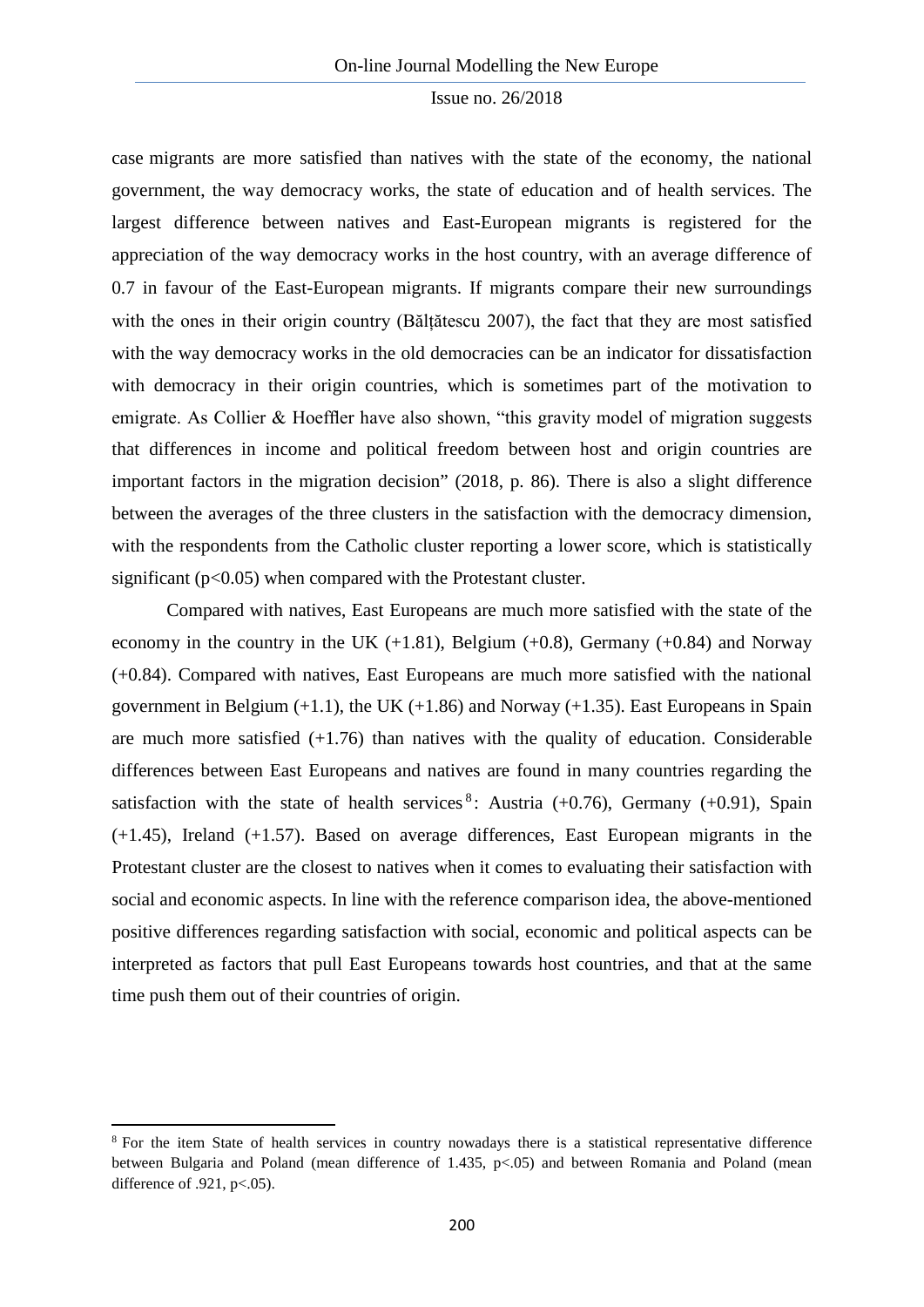### **3.4. Education and income**

Based on the sample in the present study, of all East European respondents with tertiary education completed, the largest share (47.9%) is found in the Protestant cluster, followed by the English-speaking cluster (36.4%). If we look at the shares that respondents with a higher education have in each cluster, the Protestant and the English-speaking clusters have similar shares (38%) of East Europeans with a higher education. The largest group of respondents with a low education (less than lower secondary and secondary education) is found in the third cluster – 32%. A one-way ANOVA on the number of years of completed education shows a similar result. The highest average for years of full-time education completed is found in the English-speaking cluster (14.47). In the Post hoc tests there is a positive significant difference of 0.687 between the English speaking and the Protestant cluster ( $p<0.05$ ) and of 1.643 between the English speaking and the Catholic cluster ( $p<0.05$ ). This data supports the theory that higher educated East Europeans prefer to go to Englishspeaking countries or countries from the Protestant cluster.

Are well educated migrants less happy then their less educated counterparts, as the integration paradox would suggest? If we look at the portrait of the Romanian migrant in the Nordic countries, as described in the study of Sandu (2017), we see a positive relation between declared happiness and the level of education. In the Protestant cluster, East European migrants are the happiest, and have the highest educational capital, when compared to their counterparts from Italy or Spain. The integration paradox would therefore seem to be contradicted based on this data. East Europeans with a tertiary education in the present study sample have a similar level of life satisfaction and happiness to natives with tertiary education (mean and mode are 8 for both groups), average life satisfaction is 7.67 for natives and 7.32 for EE migrants. Average happiness is 7.83 for natives and 7.62 for EE migrants. When looking at the respondents with a low education level (less than lower secondary and secondary education) the differences become greater: natives have an average life satisfaction of 7.26 and East Europeans of 6.58. Natives have an average happiness level of 7.49 and East Europeans of 7.09. A low education level has a greater impact on life satisfaction and happiness than a higher education level. It seems indeed that *happy families are alike, while each unhappy family is unhappy in its own way.*

On average, East Europeans in the Protestant cluster report higher income levels than their counterparts in the English speaking or Catholic clusters. 63% from respondents (valid,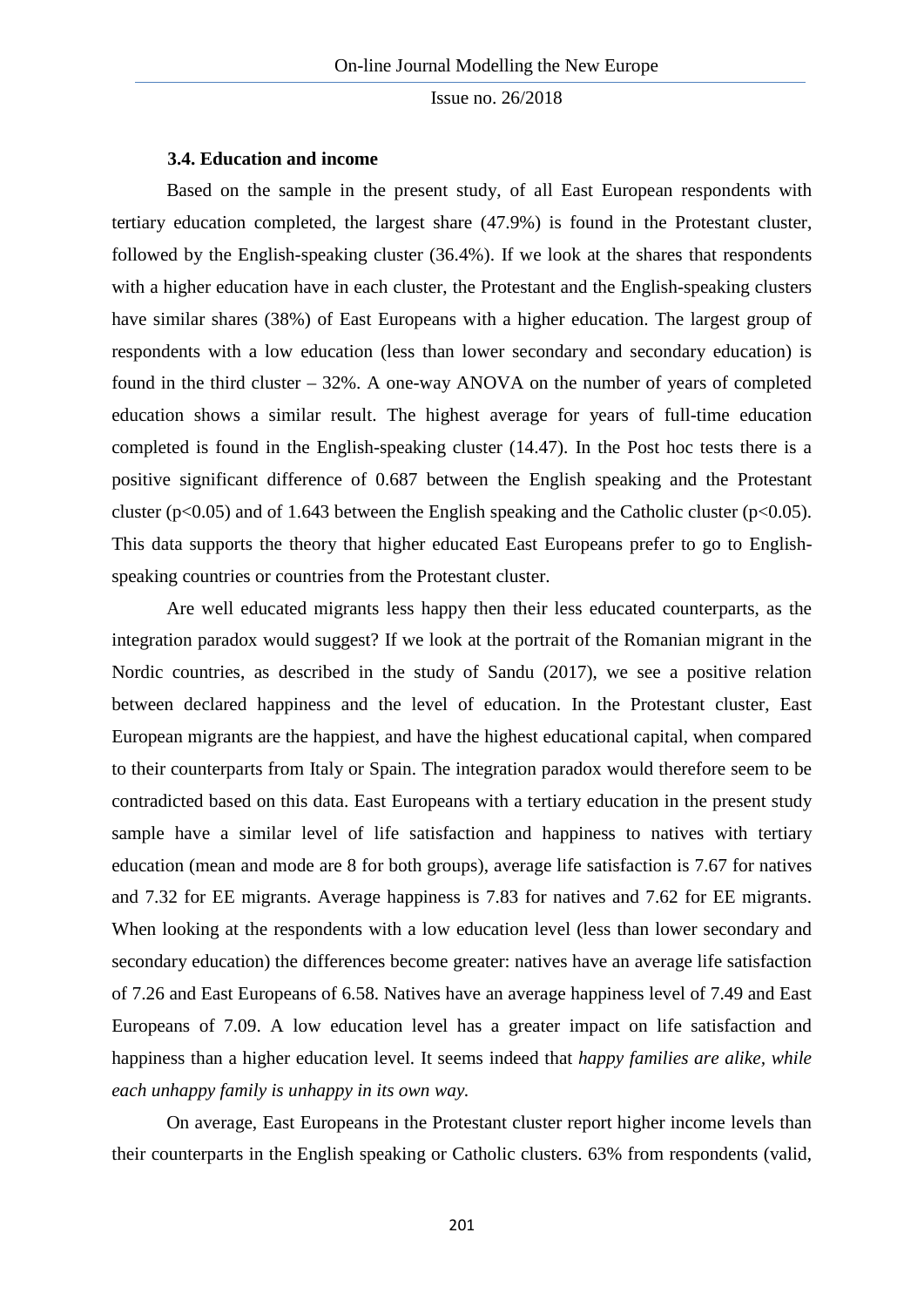N=1027) in the English-speaking cluster, 41.6% from the Catholic cluster and 34.6% from the Protestant cluster are in the first two deciles of income. On the higher end of the income scale, 38% from the Protestant cluster, 15.1% from the English-speaking cluster and 28.8% from the Catholic cluster are in the  $4<sup>th</sup>$  and  $5<sup>th</sup>$  deciles. Subsequently, respondents from the Protestant cluster also report higher levels of satisfaction with their income (measured as living comfortably on present income/coping on present income, difficult or very difficult on present income). Model 1 of the Regression in Table 2 shows that in the case of EE migrants only a very low income has a (negative) statistical representative impact on life satisfaction. In this case then also, wealth is subject to a law of diminishing returns and the correlation between wealth and happiness is curvilinear (Veenhoven, 1991). Veenhoven (1991) also showed that the Easterlin's paradox is not that straightforward and that the higher the gross national product, the lower the correlation between individual happiness and relative income.

## **3.5. Cumulative factors influencing life satisfaction**

In order to see which indicators have a relevant impact on the life satisfaction of East European migrants, I used a linear regression model, where the dependent variable was "life satisfaction" (How satisfied would you say you are?), as life satisfaction mostly correlates to the cognitive evaluation of social indicators used as dependent variables. The dependent variables used in the linear regression model were introduced in steps. In step one, the demographic control variables were introduced (Model 1). Step two included two more dimensions: country of birth of respondent and cluster of countries the respondent was in. Step 3 introduced general trust and satisfaction with democracy. Satisfaction with the legal system, authorities etc. in host countries were also initially taken into consideration but this lead to multicollinearity. Also, the item "satisfaction with the way democracy works in country" theoretically includes aspects regarding the functioning of the legal system.

In all investigated countries, East Europeans are on average more religious than the natives, the difference between the two group averages being of 0.93. and the largest differences being in Belgium (+1.95), Germany (+1.51) and Spain (+1.48). East European migrants generally attend church more than the natives (38.3% of natives and 22.1% of East Europeans migrants never attend church). Church attendance is considered by some authors Rodrıguez-Pose & Berlepsch (2014) as an indicator of social capital, as attending religious services also has a socialising aspect. This is why I included frequency of church attendance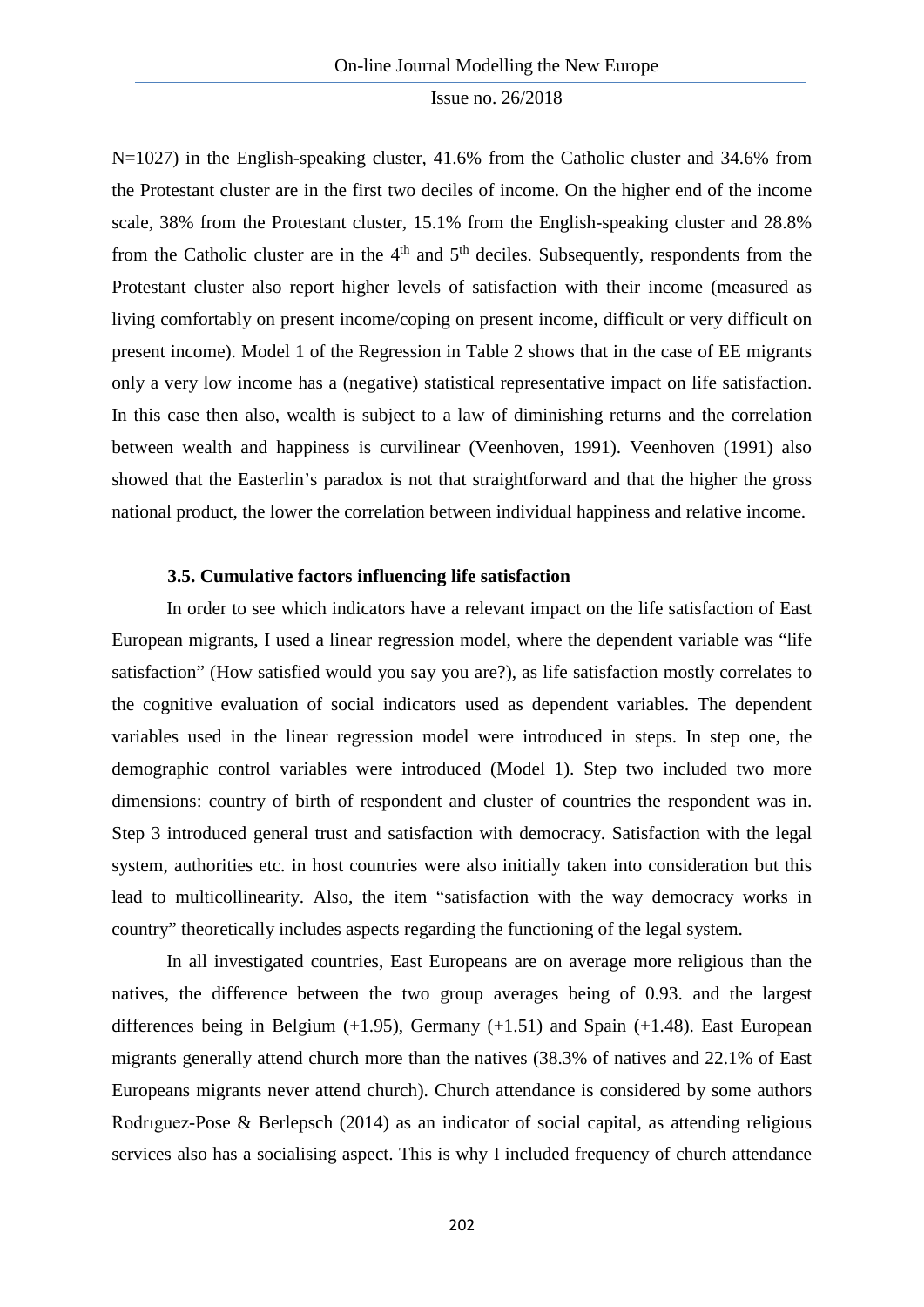in the regression models with the factors influencing life satisfaction (Table 2). Model 3 of the regression included frequency of church attendance and socially meeting friends while model 4 excluded the frequency for church attendance in check for stability of socially meeting indicators.

Generalised interpersonal trust is another dimension considered by scholars when looking at happiness levels (Rodrıguez-Pose & von Berlepsch, 2014). In the ESS, generalised trust is measured with the items: *Most people can be trusted or you can't be too careful; Most of the time people helpful or mostly looking out for themselves; Most people try to take advantage of you, or try to be fair*. East European migrants have lower levels of generalized trust that natives. Compared with each other, Bulgarians are more likely than Poles and Romanians to say that most people can be trusted and try to be fair. Of the three groups, Romanians have the lowest levels of generalised trust based on all three variables. East European respondents from the Protestant cluster have the largest average differences when compared to natives in terms of generalised trust on all three scales. They also have significant larger averages then their counterparts from the Catholic cluster. Romania and Bulgaria are strongly oriented towards survival values, while Poland is only slightly over the midpoint on the survival-self-expression axis and as Inglehart explains, survival values place emphasis on economic and physical security and cultures in this group show low levels of trust. Natives in the Protestant cluster are also the most trusting group of the three clusters. It seems, therefore, that the level of generalised trust in the host country has more influence than the one of the country of origin.

Another factor that has been analysed as having an influence on both the decision to migrate and the levels of happiness of migrants is social capital, measured in the ESS as the frequency of socially meeting friends, relatives, colleagues. This variable was also entered into the regression. Three of the entered variables were considered as being measured on a scale: *How religious are you; Most people can be trusted or you can't be too careful and How satisfied with the way democracy works in country*. All other variables were transformed from previous ordinal or categorical variables into dummies. References for each category of dummy variables are presented at the bottom of the regression output table. Standardized and unstandardized coefficients for variables entered in different models can be seen in Table 2.

The variables in the first two sets (demographics, religiousness and cluster) explain 13% of the variation in life satisfaction. As it is generally the case, bad health and being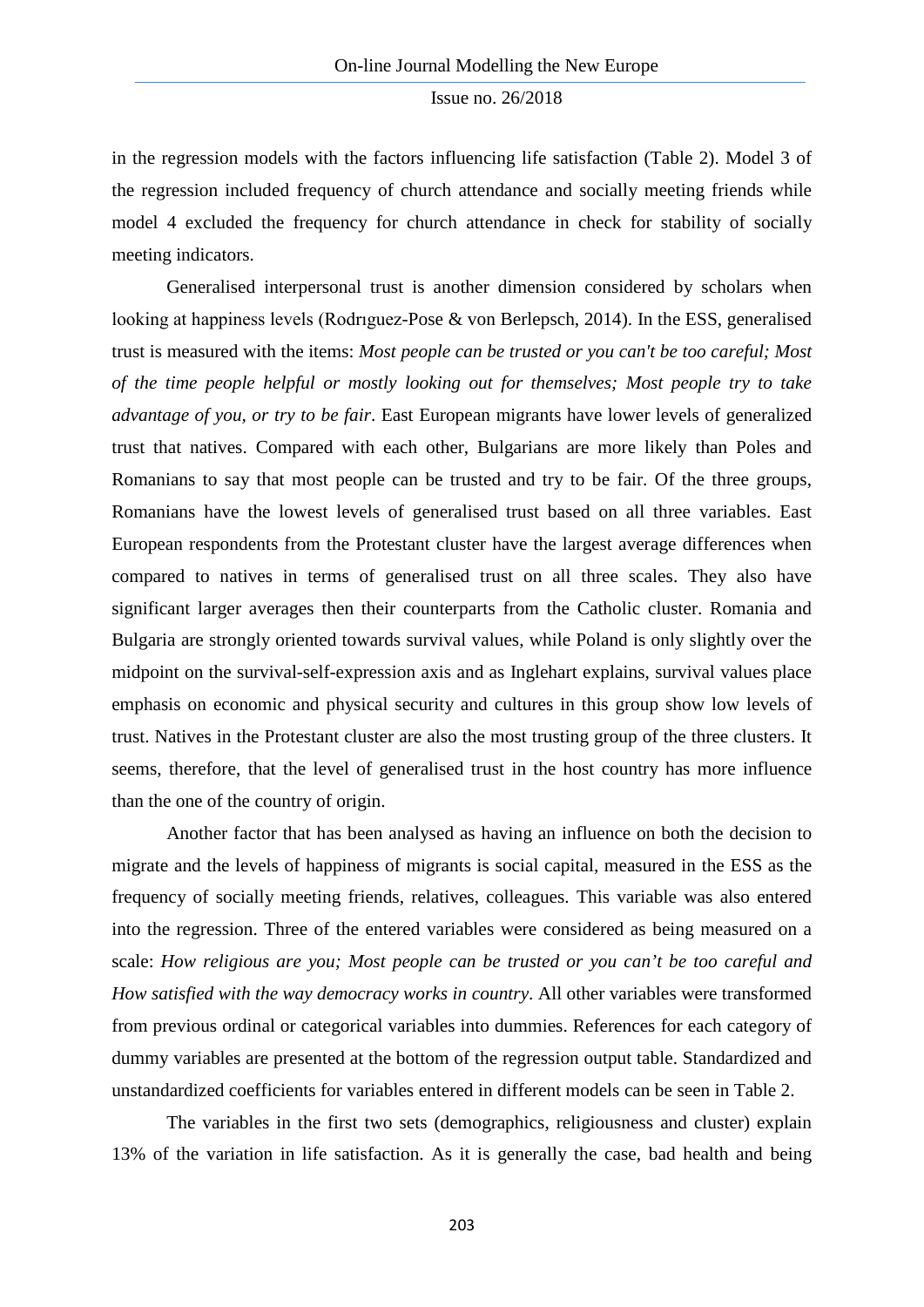single have a negative impact on life satisfaction. The third group of variables (general trust and satisfaction with democracy) brings an additional significant change of 0.067 in the  $\mathbb{R}^2$ . Believing people can be trusted and appreciating the democratic values from the host country have a positive effect on life satisfaction. The fourth group of variables in model 4 (social capital expressed as frequency of socially meeting others and church attendance) brings a change of only 0.013. in the  $\mathbb{R}^2$ . Never socially meeting friends (B= -1.009) or meeting them less than once a month or once a month  $(B=-0.419)$ , and several times a month  $(B=-.368)$  all have a negative and statistical significant impact (p< between 0.01 - 0.1) on life satisfaction when compared to meeting once or several times a week. However, socially meeting daily has no statistical significant impact, even if the B (0.038) is positive in this case. The strongest coefficient ( $\beta$ =0.221) corresponds to the variable for satisfaction with the way democracy works in the country  $(B = 0.212)$ . Removing church attendance from the fourth group of variables – Model 5 - increases the  $R^2$  to 0.207 (p= 0.061) and very slightly alters the unstandardized and standardized coefficients for the frequency of socially meeting others.

Satisfaction with the democracy in the host country is a key factor for the happiness of East European migrants in Europe. There is a significant correlation (0.319, p<0.01) between life satisfaction and satisfaction with democracy for all East European migrants in all three clusters.

The regression model was repeated separately for respondents from Poland and Romania. In the case of respondents from Poland, the following coefficients were significant in the fourth model: over 66 (B= 0.726, p<0.1), (bad health B=-1.153, p<0.05), widowed (B= -2.520 p<0.01), single (B= -673, p<0.05), how religious (B= 0.094, p<0.05) most people can be trusted or you can't be too careful ( $B = 0.75$ ,  $p < 0.1$ ), Cluster 3 ( $B = -518$ ,  $p < 0.1$ ), How often attend church - never  $(B= 0.643, p<0.1)$ , socially meet friends - less than once or once a month  $(B = -420, p<0.1)$ . For respondents from Romania, the following coefficients were significant in the fourth model: female  $(B= 0.569, p<0.1)$ , very good health  $(B=1.662,$ p<0.05), arrived in the host country within last year  $(B = -2.257, p < 0.05)$ , most people can be trusted or (B=0.129, p<0.1), how satisfied with democracy (B= 0.175, p<0.05), socially meeting friends – never  $(B=-1.962, p<0.1)$ .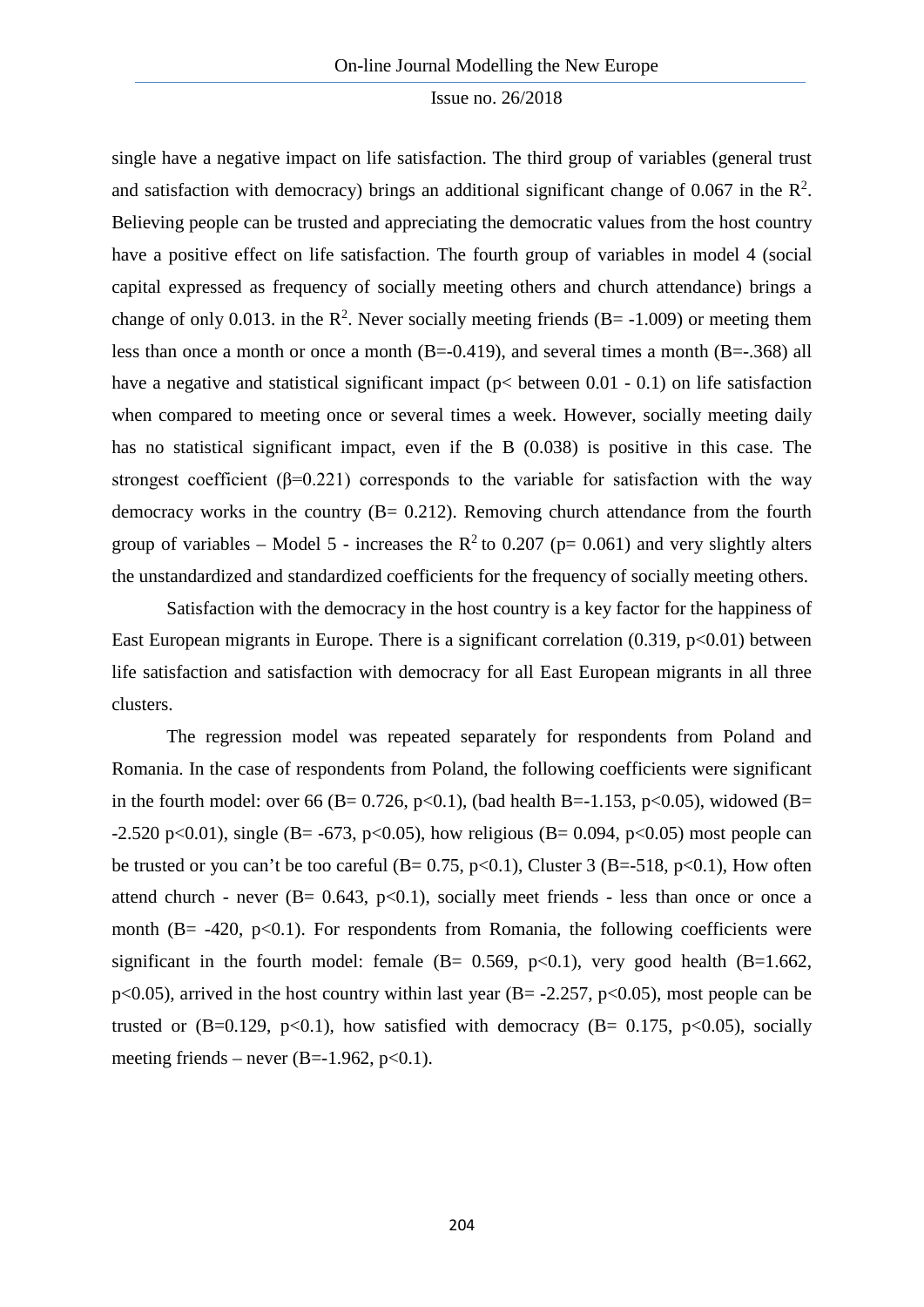# Issue no. 26/2018

Table 2: Factors influencing life satisfaction of East European migrants. Regression analysis

|                                        | Model 1    |             |       | Model 2   |             |       |           | Model 3     |       |           | Model 4     |       |           | Model 5                          |       |  |
|----------------------------------------|------------|-------------|-------|-----------|-------------|-------|-----------|-------------|-------|-----------|-------------|-------|-----------|----------------------------------|-------|--|
|                                        |            |             | Std.  |           |             | Std.  |           |             | Std.  |           |             | Std.  | B         | <b>Beta</b>                      | Std.  |  |
|                                        | B          | <b>Beta</b> | Er.   | B         | <b>Beta</b> | Er.   | B         | <b>Beta</b> | Er.   | B         | <b>Beta</b> | Er.   |           |                                  | Er.   |  |
| $15\_20$ years <sup>a</sup>            | .937**     | .094        | .425  | .839**    | .084        | .425  | $.826**$  | .083        | .408  | $.715*$   | .072        | .413  | $.726*$   | .073                             | .411  |  |
| 21_34years                             | .300       | .072        | .198  | .269      | .064        | .198  | .280      | .067        | .190  | .193      | .046        | .193  | .201      | .048                             | .191  |  |
| Over <sub>66</sub>                     | $.632*$    | .079        | .349  | $.617*$   | .077        | .348  | $.577*$   | .072        | .334  | $.644*$   | .081        | .336  | $.626*$   | .078                             | .333  |  |
| Female                                 | .053       | .013        | .157  | .057      | .014        | .157  | .113      | .027        | .151  | .133      | .032        | .152  | .137      | .033                             | .151  |  |
| Income 1st quintile                    | $-.543**$  | $-.103$     | .235  | $-.489**$ | $-.093$     | .237  | $-.408*$  | $-.078$     | .228  | $-.369$   | $-.070$     | .229  | $-.369$   | $\overline{\phantom{a}}$         | .228  |  |
| Income 2nd quintile                    | $-.116$    | $-.024$     | .215  | $-.110$   | $-.023$     | .215  | $-.079$   | $-0.016$    | .206  | $-.088$   | $-.019$     | .206  | $-.082$   | .070<br>$\sim$<br>.017           | .206  |  |
| Income 4th quintile                    | .219       | .039        | .244  | .206      | .037        | .244  | .216      | .039        | .234  | .238      | .042        | .234  | .237      | .042                             | .233  |  |
| Income 5th quintile                    | .418       | .066        | .275  | .332      | .052        | .276  | .251      | .039        | .265  | .290      | .045        | .266  | .295      | .046                             | .265  |  |
| Less than lower education              | $-.431$    | $-.051$     | .328  | $-.261$   | $-.031$     | .332  | $-.270$   | $-.032$     | .319  | $-.316$   | $-.038$     | .320  | $-.305$   | $\overline{\phantom{a}}$<br>.036 | .318  |  |
| Lower secondary education<br>completed | $-.368$    | $-.066$     | .229  | $-.296$   | $-.053$     | .229  | $-.243$   | $-.044$     | .220  | $-.231$   | $-.042$     | .220  | $-.247$   | .044                             | .219  |  |
| Tertiary education completed           | .097       | .022        | .181  | .095      | .022        | .183  | $-.020$   | $-.004$     | .177  | $-.008$   | $-.002$     | .178  | $-.003$   | $\mathcal{L}$<br>.001            | .177  |  |
| Very good health                       | $1.213***$ | .273        | .250  | 1.258***  | .283        | .253  | .915***   | .206        | .247  | .856***   | .192        | .249  | $.841***$ | .189                             | .247  |  |
| Good health                            | $.731***$  | .175        | .230  | $.743***$ | .178        | .229  | $.558***$ | .133        | .221  | $.530**$  | .127        | .222  | $.517**$  | .124                             | .221  |  |
| Bad health                             | $-.868**$  | $-.088$     | .403  | $-.918**$ | $-.093$     | .402  | $-.793**$ | $-.081$     | .386  | $-.832**$ | $-.085$     | .388  | $-.825**$ | $\overline{a}$<br>.084           | .385  |  |
| Very bad health                        | $-2.453*$  | $-.073$     | 1.255 | $-2.369*$ | $-.071$     | 1.251 | $-1.965*$ | $-.059$     | 1.201 | $-1.872$  | $-.056$     | 1.204 | $-1.818$  | $\blacksquare$<br>.054           | 1.199 |  |
| Couple                                 | $-.519$    | $-.035$     | .563  | $-.491$   | $-.033$     | .561  | $-.202$   | $-.014$     | .539  | $-.251$   | $-.017$     | .542  | $-.251$   | $\blacksquare$<br>.017           | .539  |  |
| Separated                              | $-.679$    | $-.036$     | .703  | $-.764$   | $-.041$     | .701  | $-.630$   | $-.034$     | .673  | $-.518$   | $-.028$     | .676  | $-.525$   | $\sim$<br>.028                   | .673  |  |
| Divorced                               | $-.265$    | $-.034$     | .302  | $-.343$   | $-.044$     | .302  | $-.388$   | $-.049$     | .290  | $-.444$   | $-.056$     | .291  | $-.427$   | .054                             | .289  |  |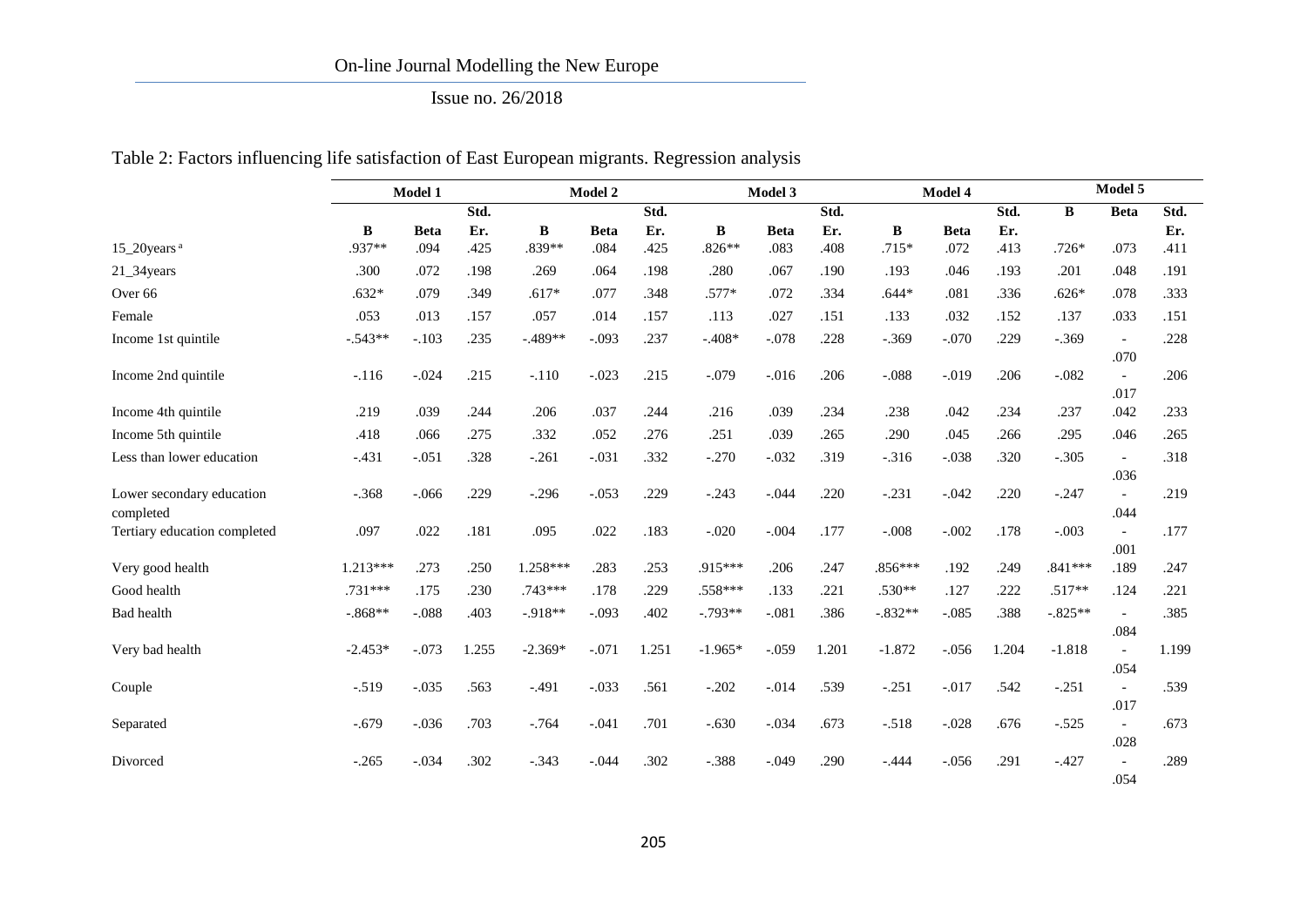# Issue no. 26/2018

| Widowed                                                   | $-2.184***$ | $-.127$ | .675 | $-2.085***$ | $-.121$ | .673 | $-1.942***$ | $-.113$ | .646 | $-2.084***$ | $-.121$ | .649 |                        |                                          | .646 |
|-----------------------------------------------------------|-------------|---------|------|-------------|---------|------|-------------|---------|------|-------------|---------|------|------------------------|------------------------------------------|------|
| Single                                                    | $-.546***$  | $-.125$ | .203 | $-.520***$  | $-.119$ | .202 | $-.449**$   | $-.103$ | .194 | $-495***$   | $-.113$ | .197 | $2.060**$<br>$-.482**$ | .120<br>$\bar{a}$                        | .195 |
| Suburb                                                    | $-.292$     | $-.051$ | .249 | $-.321$     | $-.056$ | .253 | $-.234$     | $-.041$ | .243 | $-.212$     | $-.037$ | .243 | $-.219$                | .110<br>$\overline{\phantom{a}}$         | .243 |
| Town                                                      | .071        | .017    | .201 | .028        | .006    | .205 | .117        | .027    | .197 | .121        | .028    | .198 | .119                   | .038<br>.028                             | .197 |
| Village                                                   | .058        | .011    | .241 | .064        | .012    | .240 | .094        | .017    | .231 | .091        | .017    | .232 | .101                   | .019                                     | .231 |
| Countryside                                               | .722        | .060    | .468 | .553        | .046    | .471 | .485        | .040    | .452 | .499        | .041    | .452 | .506                   | .042                                     | .450 |
| Within last year                                          | $-.640$     | $-.061$ | .435 | $-.448$     | $-.043$ | .447 | $-.569$     | $-.054$ | .429 | $-.563$     | $-.054$ | .430 | $-.570$                | $\blacksquare$                           | .428 |
| Between 1 and 5 years ago                                 | $-.109$     | $-.024$ | .241 | $-.003$     | $-.001$ | .247 | $-.188$     | $-.042$ | .238 | $-164$      | $-.036$ | .239 | $-.150$                | .054<br>$\overline{\phantom{a}}$         | .238 |
| Between 6 and 10 years ago                                | $-.104$     | $-.021$ | .245 | .042        | .009    | .252 | $-.107$     | $-.022$ | .243 | $-.097$     | $-.020$ | .243 | $-.095$                | .033<br>$\overline{\phantom{a}}$<br>.019 | .242 |
| More than 20 years ago                                    | .596**      | .121    | .259 | $.463*$     | .094    | .262 | .382        | .077    | .251 | .347        | .070    | .252 | .362                   | .073                                     | .251 |
| How religious are you                                     | .028        | .039    | .028 | .032        | .044    | .028 | .033        | .046    | .027 | .050        | .068    | .032 | .032                   | .044                                     | .027 |
| Cluster 2                                                 |             |         |      | $-.525**$   | $-.118$ | .230 | $-.378*$    | $-.085$ | .222 | $-.310$     | $-.070$ | .224 | $-.345$                | $\overline{\phantom{a}}$                 | .222 |
| Cluster 3                                                 |             |         |      | $-.580***$  | $-.122$ | .219 | $-.450**$   | $-.094$ | .211 | $-.477**$   | $-.100$ | .212 | $-.479**$              | .078<br>$\overline{a}$                   | .211 |
| <b>Bulgarians</b>                                         |             |         |      | $-.192$     | $-.022$ | .339 | $-.387$     | $-.044$ | .326 | $-.426$     | $-.048$ | .327 | $-.402$                | .100<br>$\overline{\phantom{a}}$<br>.045 | .325 |
| Romanians                                                 |             |         |      | $-.128$     | $-.028$ | .199 | $-.174$     | $-.038$ | .191 | $-.201$     | $-.043$ | .192 | $-.172$                | $\overline{\phantom{a}}$<br>.037         | .191 |
| Most people can be trusted or you<br>can't be too careful |             |         |      |             |         |      | $.100***$   | .109    | .034 | .095***     | .104    | .034 | $.094***$              | .103                                     | .034 |
| How satisfied with the way<br>democracy works in country  |             |         |      |             |         |      | $.219***$   | .227    | .037 | $.212***$   | .221    | .037 | $.211***$              | .220                                     | .037 |
| Church several times a week or daily                      |             |         |      |             |         |      |             |         |      | .205        | .018    | .444 |                        |                                          |      |
| Church at least once a month                              |             |         |      |             |         |      |             |         |      | .018        | .012    | .068 |                        |                                          |      |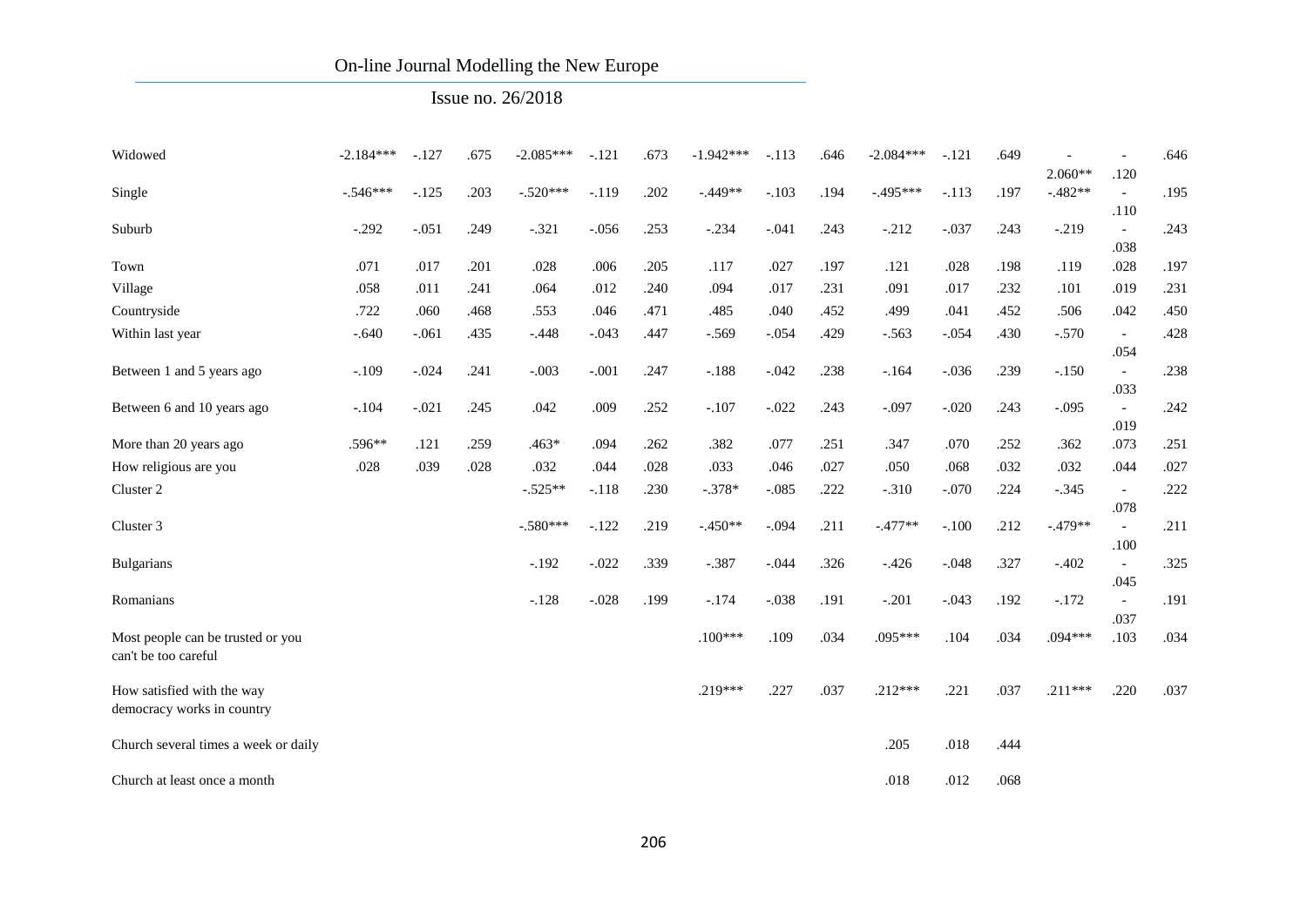## Issue no. 26/2018

|                                 | $R^2$ adjusted=.123 |      | $R^2$ adjusted=.132 |      | $R^2$ adjusted=.201 |      | $R^2$ adjusted = .204 |         |      | $\mathbb{R}^2$ adjusted = .207 |                          |      |
|---------------------------------|---------------------|------|---------------------|------|---------------------|------|-----------------------|---------|------|--------------------------------|--------------------------|------|
| (Constant)                      | $6.28***$           | .370 | $6.58***$           | .385 | $4.79***$           | .441 | $4.79***$             |         | .526 | $5.089***$                     |                          | .455 |
| Meet socially - Daily           |                     |      |                     |      |                     |      | .036                  | .006    | .243 | .045                           | .007                     | .242 |
| month                           |                     |      |                     |      |                     |      |                       |         |      |                                | .069                     |      |
| Meet socially - Several times a |                     |      |                     |      |                     |      | $-.368*$              | $-.068$ | .207 | $-.373*$                       | $\overline{\phantom{0}}$ | .206 |
| month or once a month           |                     |      |                     |      |                     |      |                       |         |      |                                | .081                     |      |
| Meet socially-Less than once a  |                     |      |                     |      |                     |      | $-.419**$             | $-.080$ | .201 | $-426**$                       | $\overline{\phantom{a}}$ | .200 |
|                                 |                     |      |                     |      |                     |      |                       |         |      |                                | .066                     |      |
| Meet socially -Never            |                     |      |                     | B    |                     |      | $-1.009*$             | $-.068$ | .545 | $-0.972*$                      | $\overline{\phantom{0}}$ | .538 |
| Church -Never                   |                     |      |                     |      |                     |      | .310                  | .062    | .286 |                                |                          |      |
| Church less often               |                     |      |                     |      |                     |      | .237                  | .056    | .235 |                                |                          |      |
|                                 |                     |      |                     |      |                     |      |                       |         |      |                                |                          |      |

Dependent variable: How satisfied with life as a whole. (N=1288). Method: Enter. Missing- pairwise

\*\*\*p<0.01; \*\*p<0.05; \*p<0.1

Reference categories: Age: 35-49 years; Gender: male; Income: Income 3rd quintile; Education: Upper secondary or post-secondary education completed; Health: Fair health; Marital status: Married; Residence: Big City; Came in host country how long ago: Between 11 and 20 years ago; Cluster: cluster 1; Country of birth: Poles; Church attendance ref: once a week; How often socially meet friends. Relatives or work colleagues: once a week or several times a week. a=excluded variable: 50\_6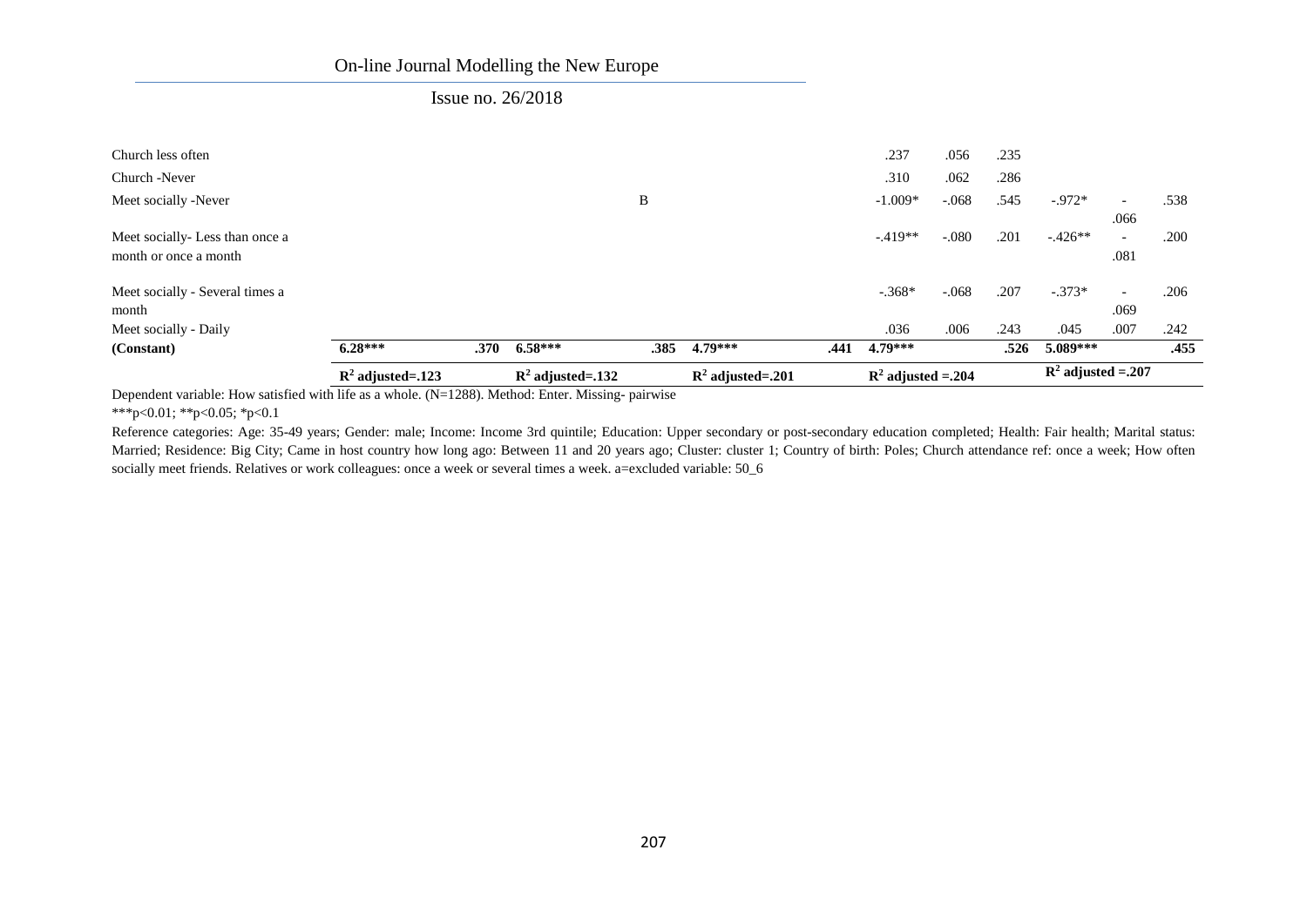### **4. Conclusions**

This article provided a comparative view of the well-being of East European migrants in three clusters of target migration countries from Europe. East European migrants represent a large share of the total migrating European population and research about this group based on a comparative approach is still underdeveloped. The main findings of the present article are summarised in the following.

East European migrants are most happy in the countries from the Protestant cluster (Germany, The Netherlands, Sweden, Switzerland, Norway, Denmark and Finland) and in the UK. Unhappy East European migrants in the Catholic cluster are unhappier than unhappy East Europeans from the Protestant cluster.

Countries that are wealthy, well developed democracies, tolerant and well-governed tend to have happier citizens (Polgreen & Simpson, 2011). Based on the analysis in this study, the level of happiness and of life satisfaction of the host country has a greater influence on the life satisfaction of migrants than the cultural distance between origin and host country. Social and economic conditions matter more than cultural differences for the life satisfaction of East European migrants in Europe. Contrary to expectations, East European migrants are not most satisfied with life or most happy in countries with a small cultural distance to their own. Rather than cultural distance, satisfaction with democracy in the destination country has a greater importance.

As other studies have also shown, (Sandu, 2017; 2010) higher educated East Europeans prefer to go to the countries from the Protestant cluster and to the Englishspeaking countries. A low education level has a greater impact on life satisfaction and happiness than a higher education level. East European migrants are more satisfied than natives with the state of the economy in the UK, Belgium, Germany, and Norway, with the national government in Belgium, the UK, Norway, with the quality of education in Spain, and with the state of health services in Austria, Germany, Spain, and Ireland.

There are also differences between East European migrants regarding which factors have a greater influence on their subjective well-being. Based on the average for all three clusters, migrants from Poland are the most satisfied with life and Romanians are the least satisfied with life and the least happy. For respondents from Poland, religiousness has a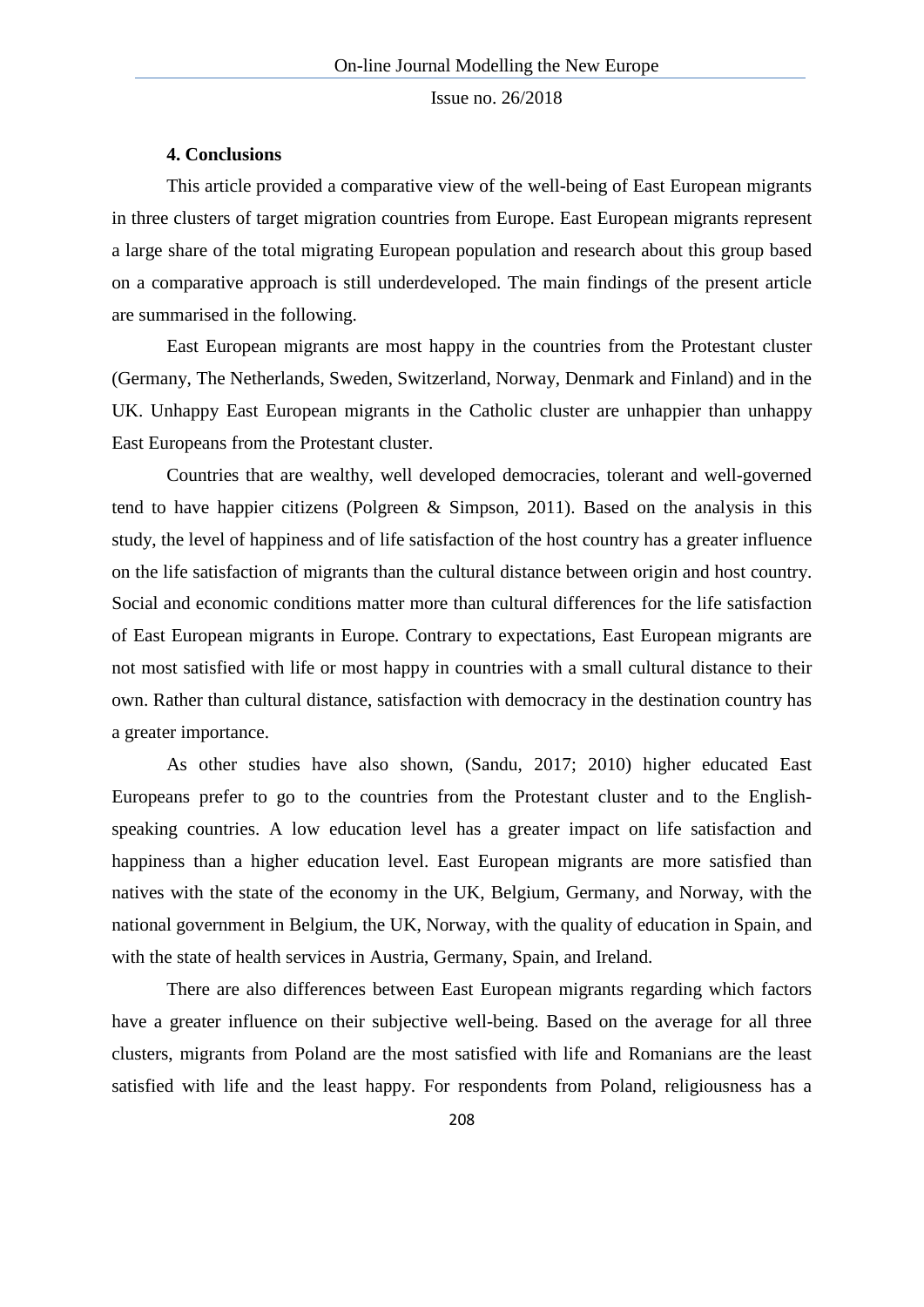significant positive impact on life satisfaction. For Romanians the start of their life abroad seems to be a difficult time, as having arrived in the host country within last year decreases considerably their satisfaction with life.

### **Bibliography**

• ANGHEL, G. R. (2008). Changing Statuses: Freedom of Movement, Locality and Transnationality of Irregular Romanian Migrants in Milan. *Journal of Ethnic and Migration Studies*. Volume 34, 2008 - [Issue 5](http://www.tandfonline.com/toc/cjms20/34/5) pp. 787-802.<https://doi.org/10.1080/13691830802106069>

• ANDRIESSEN, I., VAN DER ENT, B., VAN DER LINDEN, M., DEKKER, G. (2015). Op afkomst afgewezen. Onderzoek naar discriminatie op de Haagse arbeidsmarkt. Sociaal en Cultureel Planbureau. Den Haag.

• ARPINO, B. & DE VALK, H. (2017). *Comparing Life Satisfaction of Immigrants and Natives Across Europe: The Role of Social Contact. Social Indicators Research*. Springer.

• BĂLȚĂTESCU, S. (2007). Central and Eastern Europeans Migrants' Subjective Quality of Life. A Comparative Study. *Journal of Identity and Migration Studies*. Volume 1, number 2.

• BAN, C. (2012). Economic Transnationalism and its Ambiguities: The Case of Romanian Migration to Italy. *International Migration*. Volume 50. Issue 6. December, pp.129–149

• BARTRAM, D. (2013). Happiness and 'economic migration': A comparison of Eastern European migrants and stayers. *Migration Studies*. Volume 1, number 2, pp. 156–175.

• BEENSTOCK, M; Chiswick, BR; Repetto, GL. (2001). The effect of linguistic distance and country of origin on immigrant language skills: Application to Israel. *INTERNATIONAL MIGRATION*. Volume: 39. Issue: 3. Pages: 33-60. DOI: 10.1111/1468-2435.00155

• BLEAHU, A. (2005). Romanian migration to Spain: motivation, networks and strategies. Public Policy Centre (CENPO) (ed.) *New patterns of labour migration in Central and Eastern Europe*, p. 21-35. Cluj Napoca: CENPO. Google Scholar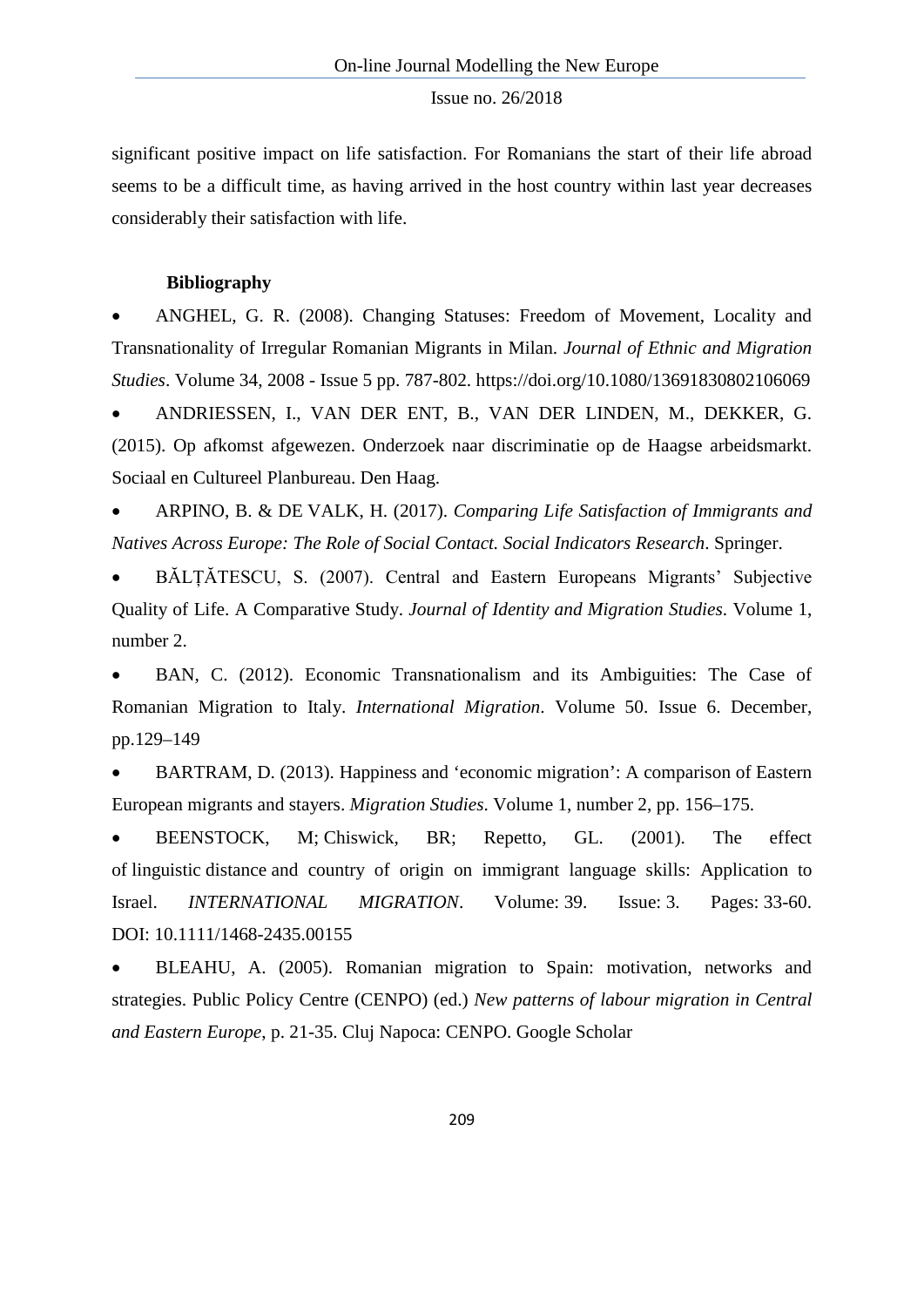• BRUNNER, B.; KUHN, A. (2018) Immigration, Cultural Distance and Natives' Attitudes Towards Immigrants: Evidence from Swiss Voting Results. *KYKLOS*, Vol. 71 – February 2018 – No. 1, 28–58

• COLLIER, P.; HOEFflER, A. (2018) Migration, Diasporas and Culture: An Empirical Investigation. *KYKLOS,* Vol. 71 – February 2018 – No. 1, 86–109

• EASTERLIN, R. (1974). Does economic growth improve the human lot? Some empirical evidence. In P. David & M. Reder (Eds.), *Nations and households in economic growth: essays in honour of Moses Abramovitz*, (pp. 98–125). New York and London: Academic Press.

• EUROPEAN SOCIAL SURVEY CUMULATIVE FILE, ESS 1-7 (2016). Data file edition 1.0. NSD - Norwegian Centre for Research Data, Norway - Data Archive and distributor of ESS data for ESS ERIC.

LIGHT, D. & YOUNG, C. (2009). European Union enlargement, post-accession migration and imaginative geographies of the 'New Europe': media discourses in Romania and the United Kingdom. *Journal of Cultural Geography*. Volume 26, 2009 - [Issue 3,](http://www.tandfonline.com/toc/rjcg20/26/3) pp. 281-303

• FRIES-TERSCH, E.; TUGRAN, T.; BRADLEY, H. (2016). *2016 Annual Report on intra-EU Labour Mobility. European Commission*. ISBN: 978-92-79-65775-7 doi:10.2767/740419

• HOFSTEDE, G. (2001). *Culture's Consequences: Comparing Values, Behaviours, Institutions and Organizations Across Nations*. Second Edition, Sage Publications.

• INGLEHART, R.; WELZEL, C. (2015). *[The world values survey cultural map of the](http://scholar.google.com/scholar?cluster=1367295771032170170&hl=en&oi=scholarr)  [world.](http://scholar.google.com/scholar?cluster=1367295771032170170&hl=en&oi=scholarr) World values surveys project*. Retrieved from http://www. worldvaluessurvey. org/WVSContents.Jsp

• IVLEVS, A (2015),Happy Moves? Assessing the Link between Life Satisfaction and Emigration Intentions. *KYKLOS*, 68, 335–356. doi: 10.1111/kykl.12086.

MARCU, M. (2015). From the Marginal Immigrant to the Mobile Citizen: Reconstruction of Identity of Romanian Migrants in Spain. *Population Space and Place*. Volume 21, Issue 6. August. pp. 506–517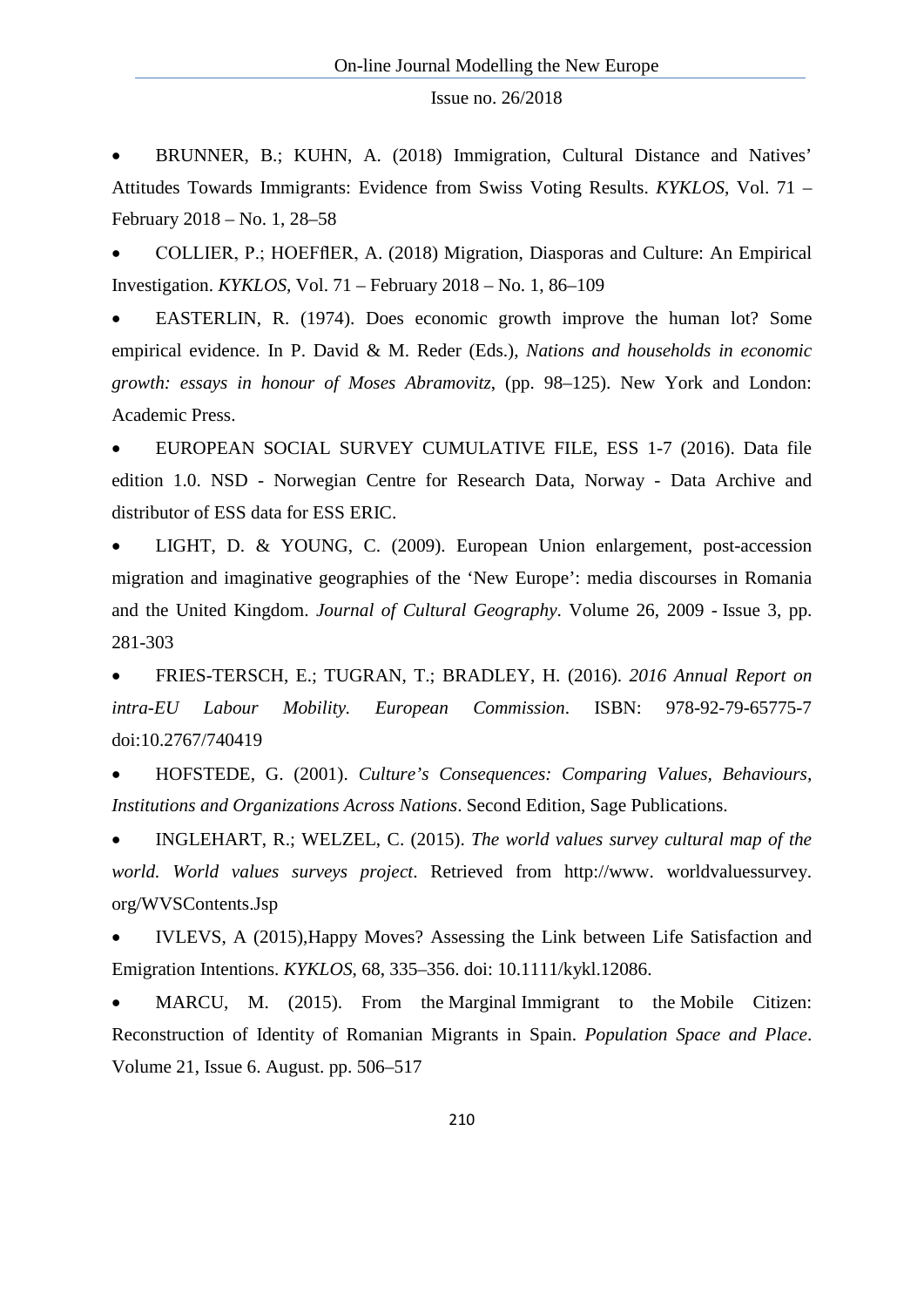• OECD INTERNATIONAL MIGRATION DATABASE. (2017). Downloaded in December 2017 from: http://stats.oecd.org/Index.aspx

• POLGREEN, L.A. & SIMPSON, N.B. (2011) Happiness and International Migration. *Journal of Happiness Studies* 12: 819.<https://doi.org/10.1007/s10902-010-9229-3>

• RODRIGUEZ-POSE, A.; VON BERLEPSCH, V. (2014). Social Capital and Individual Happiness in Europe. *Journal of Happiness Studies*, 15. Pp. 357–386. DOI 10.1007/s10902- 013-9426-y

• SANDU, D. (2017). Destination selection among Romanian migrants in time of crisis: An origin integrated approach. *Romanian Journal of Population Studies*. XI, 2, 2017, pp.145- 192.

• SANDU, D. (2010). *Lumile sociale ale migrației românești în străinătate*, Editura Polirom,

• SNEL, E.; BURGERS, J.; ENGBERSEN, G.; ILIES, M.; VAN DER MEIJ, R.; RUSINOVI, K. (2011), Arbeidsmigranten uit Bulgarije, Polen en Roemenië in Rotterdam. Sociale leefsituatie, arbeidspositie en toekomstperspectief.

• SNEL E., FABER M., ENGBERSEN G. (2015). [To Stay or Return? Explaining Return](http://www.ceemr.uw.edu.pl/content/stay-or-return-explaining-return-intentions-central-and-eastern-european-labour-migrants)  [Intentions of Central and Eastern European Labour Migrants.](http://www.ceemr.uw.edu.pl/content/stay-or-return-explaining-return-intentions-central-and-eastern-european-labour-migrants) *Central and Eastern European Migration Review* 4(2): 5-24.

• SERBAN, M. & VOICU, B. (2010). Romanian migrants to Spain: In- or outside the migration networks - A matter of time? *[Revue d'Etudes Comparatives Est-Ouest,](https://www.scopus.com/sourceid/29449?origin=recordpage)* Volume 41, Issue 4, December 2010, Pages 97-124.

• VEENHOVEN, R. (1991). Is happiness relative? *Social Indicators Research*, Volume 24, pp. 1-34. https://doi.org/10.1007/BF00292648

• VEENHOVEN, R. (1994). Is Happiness a Trait - Tests of the Theory That a Better Society Does Not Make People Any Happier. *Social Indicators Research* 32, no. 2.

• VERKUYTEN, M. (2016). The Integration Paradox: Empiric Evidence From the Netherlands. *American Behavioral Scientist* 2016, Vol. 60(5-6) 583– 596. SAGE Publications. DOI: 10.1177/0002764216632838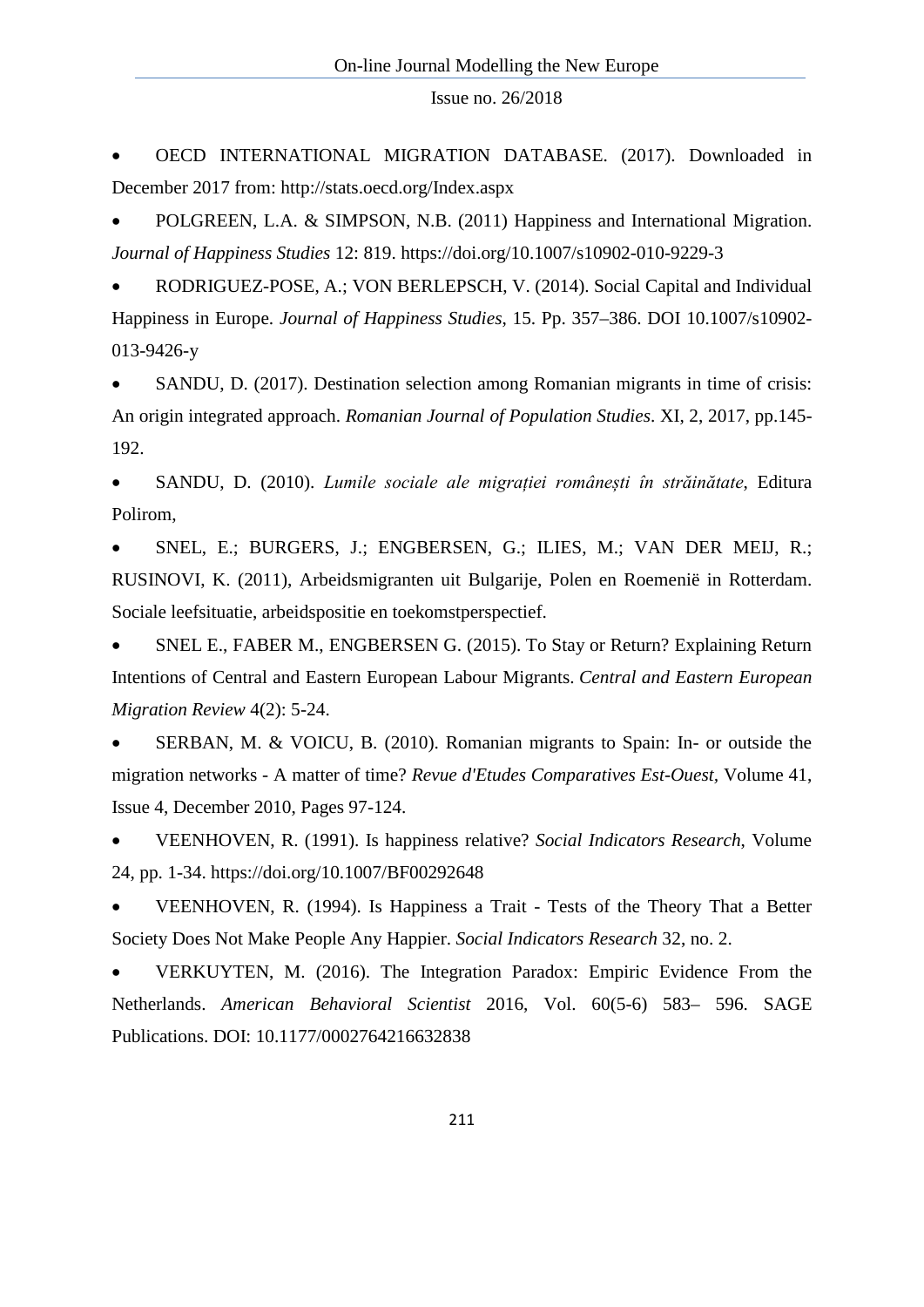• VOICU, B. & VASILE, M. (2014). Do "Cultures of Life Satisfaction" Travel? A Cross-European Study of Immigrants, *Current Sociology* 62(1): 81-99.

• WORLD VALUES SURVEY. Online data analysis. Accessed December 2017. http://www.worldvaluessurvey.org/WVSOnline.jsp

## **ANNEXES:**

| <b>APPENDIX 1</b> | Happiness of East European migrants and natives in target countries |                                    |                |                       |                   |  |  |  |  |
|-------------------|---------------------------------------------------------------------|------------------------------------|----------------|-----------------------|-------------------|--|--|--|--|
| Country           |                                                                     | How satisfied with life as a whole |                | How happy are you     |                   |  |  |  |  |
|                   |                                                                     | <b>East Europeans</b>              | <b>Natives</b> | <b>East Europeans</b> | <b>Natives</b>    |  |  |  |  |
| Austria           | Mean                                                                | 7.08                               | 7.52           | 7.37                  | 7.48              |  |  |  |  |
|                   | N                                                                   | 73                                 | 7021           | 73                    | 7029              |  |  |  |  |
|                   | Std. Deviation                                                      | 2.344                              | 2.051          | 2.085                 | 1.959             |  |  |  |  |
| Belgium           | Mean                                                                | 6.70                               | 7.49           | 7.15                  | 7.77              |  |  |  |  |
|                   | N                                                                   | $\overline{73}$                    | 9963           | 73                    | 9974              |  |  |  |  |
|                   | Std. Deviation                                                      | 1.949                              | 1.749          | 1.838                 | 1.490             |  |  |  |  |
| Switzerland       | Mean                                                                | 7.52                               | 8.16           | 7.52                  | 8.10              |  |  |  |  |
|                   | N                                                                   | 52                                 | 8079           | 52                    | 8074              |  |  |  |  |
|                   | Std. Deviation                                                      | 1.502                              | 1.610          | 1.527                 | 1.433             |  |  |  |  |
| Germany           | Mean                                                                | 7.37                               | 7.03           | 7.60                  | 7.30              |  |  |  |  |
|                   | N                                                                   | 263                                | 16954          | 263                   | 16925             |  |  |  |  |
|                   | Std. Deviation                                                      | 2.050                              | 2.191          | 1.783                 | 1.881             |  |  |  |  |
| Denmark           | Mean                                                                | 8.09                               | 8.49           | 8.26                  | 8.35              |  |  |  |  |
|                   | $\overline{\overline{\mathrm{N}}}$                                  | 35                                 | 9507           | 35                    | 9482              |  |  |  |  |
|                   | Std. Deviation                                                      | 1.380                              | 1.487          | 1.221                 | 1.404             |  |  |  |  |
| Spain             | Mean                                                                | 6.48                               | 7.16           | 7.28                  | 7.51              |  |  |  |  |
|                   | N                                                                   | 134                                | 12067          | 134                   | 12090             |  |  |  |  |
|                   | Std. Deviation                                                      | 2.452                              | 1.957          | 1.994                 | 1.743             |  |  |  |  |
| Finland           | Mean                                                                | 7.00                               | 7.98           | 7.27                  | 8.03              |  |  |  |  |
|                   | N                                                                   | 11                                 | 13503          | 11                    | 13497             |  |  |  |  |
|                   | Std. Deviation                                                      | 1.673                              | 1.520          | 1.954                 | 1.391             |  |  |  |  |
| France            | Mean                                                                | 6.50                               | 6.35           | 6.64                  | $7.\overline{15}$ |  |  |  |  |
|                   | N                                                                   | 22                                 | 10141          | 22                    | 10141             |  |  |  |  |
|                   | Std. Deviation                                                      | 2.365                              | 2.436          | 1.432                 | 1.798             |  |  |  |  |
| United            | Mean                                                                | 7.25                               | 7.14           | 7.51                  | 7.47              |  |  |  |  |
| Kingdom           | N                                                                   | 93                                 | 12651          | 95                    | 12673             |  |  |  |  |
|                   | Std. Deviation                                                      | 1.679                              | 2.084          | 1.669                 | 1.933             |  |  |  |  |
| Ireland           | Mean                                                                | 6.76                               | 7.13           | 7.30                  | 7.43              |  |  |  |  |
|                   | N                                                                   | 323                                | 12849          | 325                   | 12861             |  |  |  |  |
|                   | Std. Deviation                                                      | 2.132                              | 2.139          | 1.848                 | 1.940             |  |  |  |  |
| <b>Italy</b>      | Mean                                                                | $\overline{5.90}$                  | 6.60           | 6.63                  | 6.49              |  |  |  |  |
|                   | N                                                                   | 20                                 | 3432           | 19                    | 3452              |  |  |  |  |
|                   | Std. Deviation                                                      | 2.469                              | 2.240          | 1.802                 | 2.058             |  |  |  |  |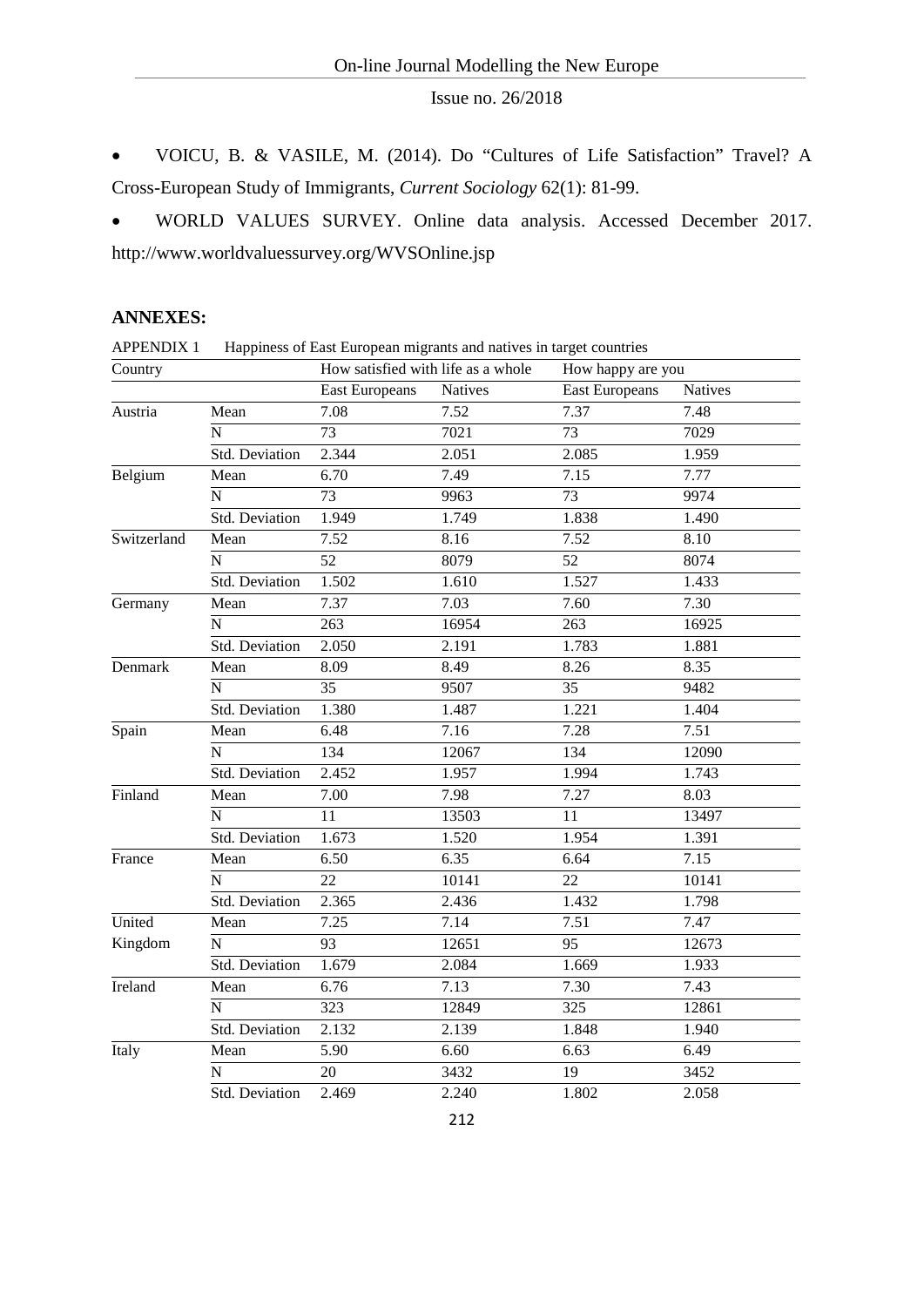Issue no. 26/2018

| Luxembourg         | Mean                  | 6.56  | 8.03   | 7.78  | 7.97   |
|--------------------|-----------------------|-------|--------|-------|--------|
|                    | N                     | 9     | 1605   | 9     | 1603   |
|                    | Std. Deviation        | 3.539 | 1.909  | 1.856 | 1.788  |
| <b>Netherlands</b> | Mean                  | 6.95  | 7.66   | 7.30  | 7.78   |
|                    | N                     | 43    | 11420  | 44    | 11416  |
|                    | <b>Std. Deviation</b> | 1.851 | 1.531  | 1.407 | 1.363  |
| Norway             | Mean                  | 7.89  | 7.88   | 8.10  | 7.98   |
|                    | N                     | 71    | 10122  | 71    | 10116  |
|                    | Std. Deviation        | 1.573 | 1.652  | 1.406 | 1.498  |
| Sweden             | Mean                  | 7.53  | 7.92   | 7.62  | 7.91   |
|                    | N                     | 66    | 10238  | 66    | 10221  |
|                    | <b>Std. Deviation</b> | 1.610 | 1.659  | 1.717 | 1.525  |
| Total              | Mean                  | 7.06  | 7.47   | 7.45  | 7.66   |
|                    | N                     | 1288  | 149552 | 1292  | 149554 |
|                    | <b>Std. Deviation</b> | 2.082 | 1.978  | 1.792 | 1.724  |

Data Source: ESS aggregated file waves1-7

## APPENDIX 2

Descriptives

|                    |            |      |      |           |       | 95% Confidence    |       |          |                 |
|--------------------|------------|------|------|-----------|-------|-------------------|-------|----------|-----------------|
|                    |            |      |      |           |       | Interval for Mean |       |          |                 |
|                    |            |      |      | Std.      | Std.  | Lower             | Upper |          |                 |
|                    |            | N    | Mean | Deviation | Error | <b>Bound</b>      | Bound |          | Minimum Maximum |
| How satisfied with | Cl.1       | 541  | 7.48 | 1.844     | .079  | 7.32              | 7.63  | $\theta$ | 10              |
| life as a whole    | Cl. 2      | 416  | 6.87 | 2.048     | .100  | 6.68              | 7.07  | $\Omega$ | 10              |
|                    | Cl.3       | 331  | 6.63 | 2.356     | .129  | 6.37              | 6.88  | $\theta$ | 10              |
|                    | Total 1288 |      | 7.06 | 2.082     | .058  | 6.95              | 7.18  | $\theta$ | 10              |
| How happy are you  | Cl. 1      | 542  | 7.67 | 1.660     | .071  | 7.53              | 7.81  | $\theta$ | 10              |
|                    | Cl. 2      | 420  | 7.35 | 1.809     | .088  | 7.17              | 7.52  | $\theta$ | 10              |
|                    | Cl.3       | 330  | 7.20 | 1.936     | .107  | 6.99              | 7.41  | $\theta$ | 10              |
|                    | Total      | 1292 | 7.45 | 1.792     | .050  | 7.35              | 7.55  | $\Omega$ | 10              |

|                                           |                       | <b>ANOVA</b> |      |             |        |      |
|-------------------------------------------|-----------------------|--------------|------|-------------|--------|------|
|                                           |                       | Sum of       |      |             |        |      |
|                                           |                       | Squares      | df   | Mean Square | F      | Sig. |
| How satisfied with life as Between Groups |                       | 171.105      |      | 85.553      | 20.326 | .000 |
| a whole                                   | Within Groups         | 5408.546     | 1285 | 4.209       |        |      |
|                                           | Total                 | 5579.651     | 1287 |             |        |      |
| How happy are you                         | <b>Between Groups</b> | 51.579       | 2    | 25.790      | 8.116  | .000 |
|                                           | Within Groups         | 4095.842     | 1289 | 3.178       |        |      |
|                                           | Total                 | 4147.421     | 1291 |             |        |      |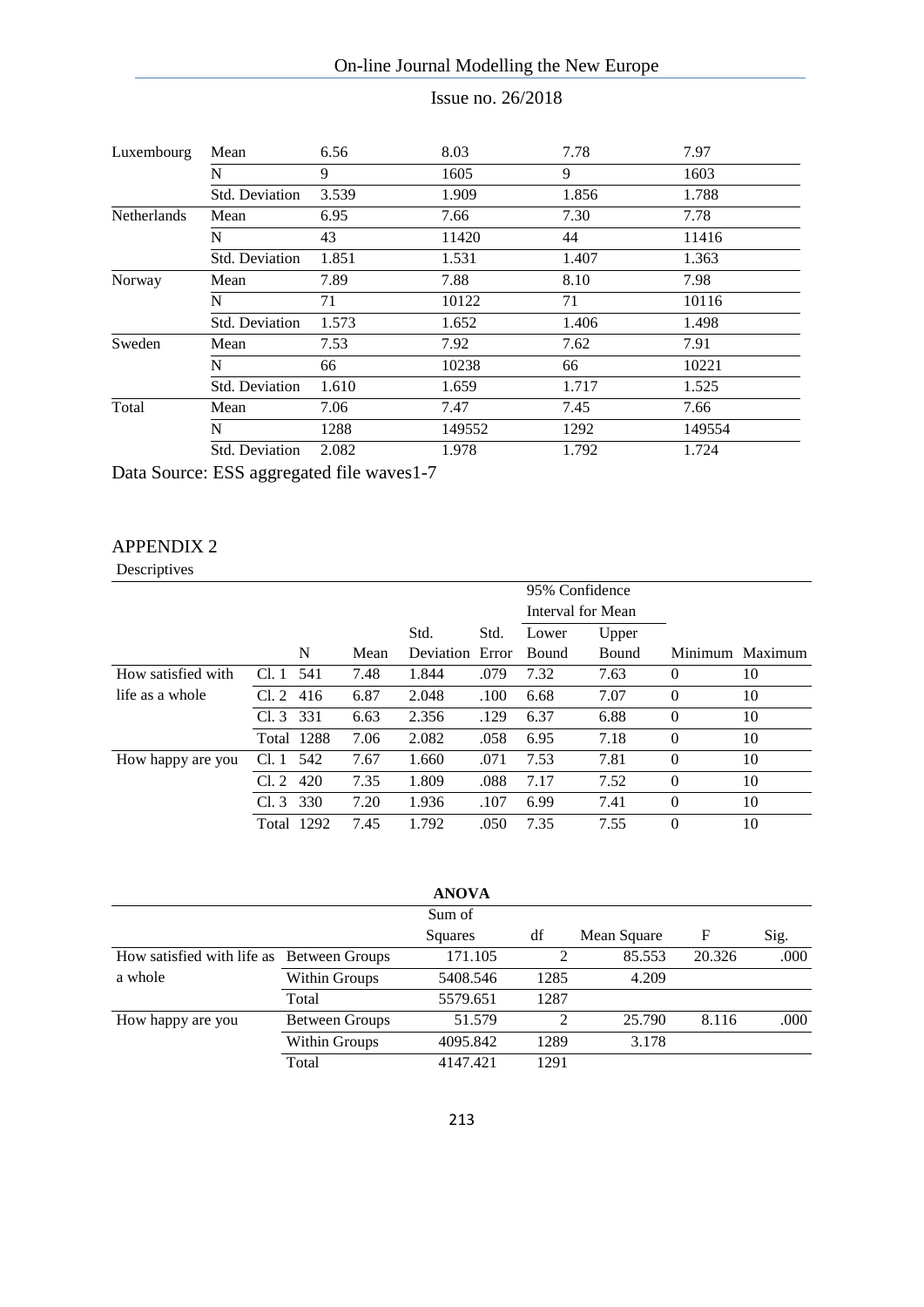## Issue no. 26/2018

Multiple Comparisons

|                              |            |                |                         |          |                           |      | 95% Confidence |        |
|------------------------------|------------|----------------|-------------------------|----------|---------------------------|------|----------------|--------|
|                              |            |                |                         |          |                           |      | Interval       |        |
|                              |            |                |                         | Mean     |                           |      | Lower          | Upper  |
| Dependent Variable           |            | (I) Cluster    | (J) Cluster             |          | Difference (I-J) Std. Er. | Sig. | Bound          | Bound  |
| How satisfied with Tukey HSD |            | 1              | $\mathbf{2}$            | $.606*$  | .134                      | .000 | .29            | .92    |
| life as a whole              |            |                | $\overline{3}$          | $.850*$  | .143                      | .000 | .51            | 1.19   |
|                              |            | $\overline{2}$ | 1                       | $-.606*$ | .134                      | .000 | $-.92$         | $-.29$ |
|                              |            |                | $\overline{3}$          | .244     | .151                      | .239 | $-.11$         | .60    |
|                              |            | 3              | $\mathbf{1}$            | $-.850*$ | .143                      | .000 | $-1.19$        | $-.51$ |
|                              |            |                | $\sqrt{2}$              | $-.244$  | .151                      | .239 | $-.60$         | .11    |
|                              | Scheffe    | $\mathbf{1}$   | $\overline{2}$          | $.606*$  | .134                      | .000 | .28            | .93    |
|                              |            |                | $\overline{3}$          | $.850*$  | .143                      | .000 | .50            | 1.20   |
|                              |            | $\overline{2}$ | $\mathbf{1}$            | $-.606*$ | .134                      | .000 | $-.93$         | $-.28$ |
|                              |            |                | $\overline{3}$          | .244     | .151                      | .271 | $-.13$         | .61    |
|                              |            | $\overline{3}$ | $\mathbf{1}$            | $-.850*$ | .143                      | .000 | $-1.20$        | $-.50$ |
|                              |            |                | $\sqrt{2}$              | $-.244$  | .151                      | .271 | $-.61$         | .13    |
|                              | <b>LSD</b> | 1              | $\sqrt{2}$              | $.606*$  | .134                      | .000 | .34            | .87    |
|                              |            |                | $\overline{3}$          | $.850*$  | .143                      | .000 | .57            | 1.13   |
|                              |            | $\overline{c}$ | $\mathbf{1}$            | $-.606*$ | .134                      | .000 | $-.87$         | $-.34$ |
|                              |            |                | 3                       | .244     | .151                      | .106 | $-.05$         | .54    |
|                              |            | $\overline{3}$ | $\mathbf{1}$            | $-.850*$ | .143                      | .000 | $-1.13$        | $-.57$ |
|                              |            |                | $\overline{2}$          | $-.244$  | .151                      | .106 | $-.54$         | .05    |
| How happy are                | Tukey HSD  | 1              | $\overline{\mathbf{c}}$ | $.326*$  | .116                      | .014 | .05            | .60    |
| you                          |            |                | $\overline{3}$          | .470*    | .124                      | .000 | .18            | .76    |
|                              |            | $\overline{2}$ | $\,1$                   | $-.326*$ | .116                      | .014 | $-.60$         | $-.05$ |
|                              |            |                | 3                       | .145     | .131                      | .513 | $-.16$         | .45    |
|                              |            | $\overline{3}$ | $\mathbf{1}$            | $-.470*$ | .124                      | .000 | $-.76$         | $-.18$ |
|                              |            |                | $\overline{2}$          | $-.145$  | .131                      | .513 | $-.45$         | .16    |
|                              | Scheffe    | $\mathbf{1}$   | $\sqrt{2}$              | $.326*$  | .116                      | .019 | .04            | .61    |
|                              |            |                | 3                       | .470*    | .124                      | .001 | .17            | .78    |
|                              |            | $\overline{2}$ | $\mathbf{1}$            | $-.326*$ | .116                      | .019 | $-.61$         | $-.04$ |
|                              |            |                | 3                       | .145     | .131                      | .545 | $-.18$         | .47    |
|                              |            | 3              | $\mathbf{1}$            | $-.470*$ | .124                      | .001 | $-.78$         | $-.17$ |
|                              |            |                | $\overline{2}$          | $-.145$  | .131                      | .545 | $-.47$         | .18    |
|                              | LSD        | $\mathbf{1}$   | $\overline{2}$          | $.326*$  | .116                      | .005 | $.10\,$        | .55    |
|                              |            |                | $\overline{3}$          | .470*    | .124                      | .000 | .23            | .71    |
|                              |            | $\overline{2}$ | $\mathbf{1}$            | $-.326*$ | .116                      | .005 | $-.55$         | $-.10$ |
|                              |            |                | $\overline{3}$          | .145     | .131                      | .270 | $-.11$         | .40    |
|                              |            | $\overline{3}$ | $\mathbf{1}$            | $-.470*$ | .124                      | .000 | $-.71$         | $-.23$ |
|                              |            |                | $\sqrt{2}$              | $-.145$  | .131                      | .270 | $-.40$         | .11    |

\*. The mean difference is significant at the 0.05 level.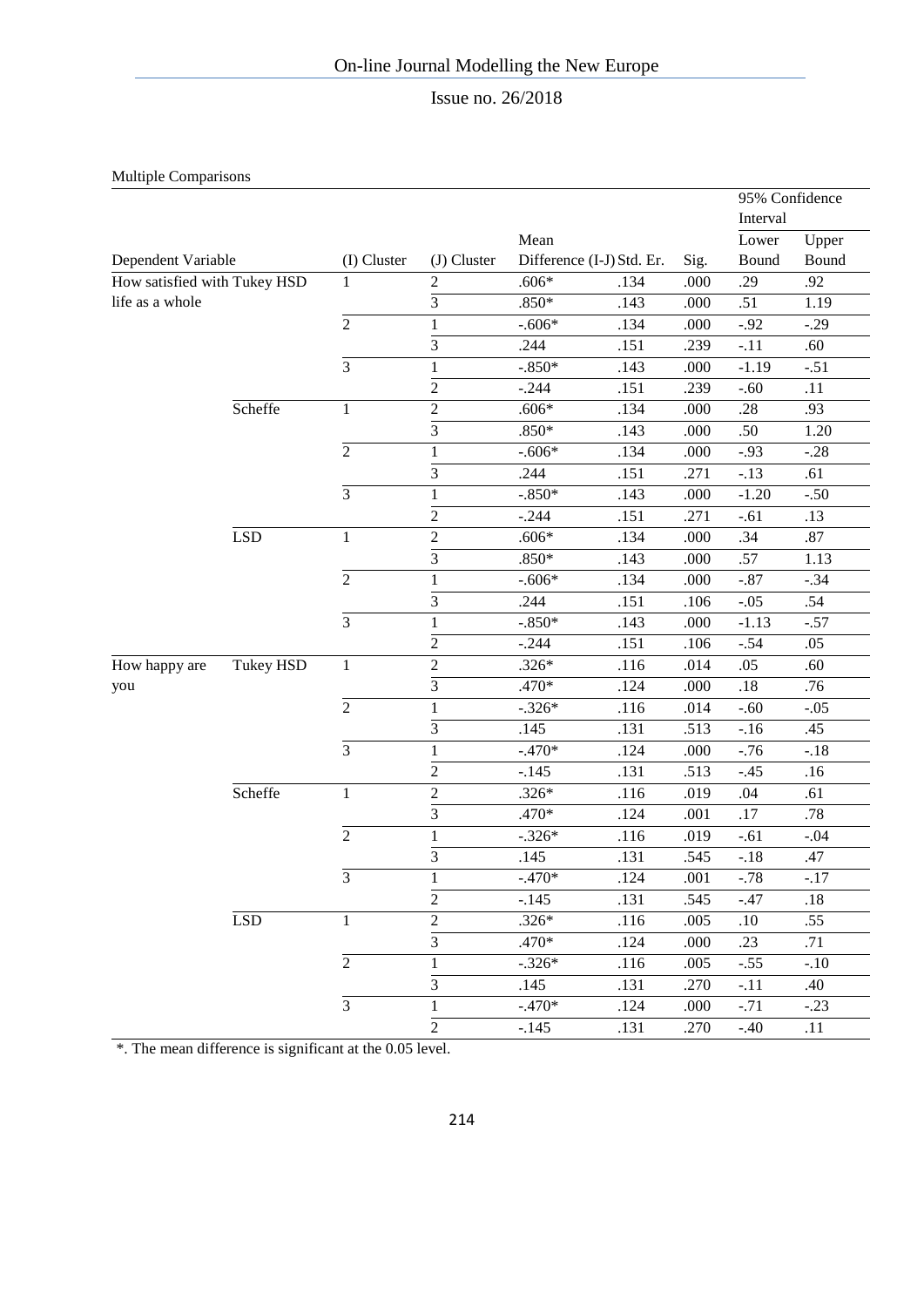|                     |           |                |               |               |               |                  |                                                                   |                | APPENDIX 3 Satisfaction with social and economic conditions. Natives*East-European migrants comparison. |                |                     |
|---------------------|-----------|----------------|---------------|---------------|---------------|------------------|-------------------------------------------------------------------|----------------|---------------------------------------------------------------------------------------------------------|----------------|---------------------|
| Country             |           | How satisfied  |               | How satisfied |               |                  |                                                                   |                | How satisfied with State of education State of health                                                   |                |                     |
|                     |           |                |               |               |               |                  | with present state with the national the way democracy in country |                |                                                                                                         |                | services in country |
|                     |           |                | of economy in | government    |               | works in country |                                                                   | nowadays       |                                                                                                         | nowadays       |                     |
|                     |           | country        |               |               |               |                  |                                                                   |                |                                                                                                         |                |                     |
|                     |           | <b>Natives</b> | East-         |               | Natives East- | <b>Natives</b>   | East-                                                             | <b>Natives</b> | East-                                                                                                   | <b>Natives</b> | East-               |
|                     |           |                | Europea       |               | Europea       |                  | European                                                          |                | Europeans                                                                                               |                | European            |
|                     |           |                | ns            |               | ns            |                  | S                                                                 |                |                                                                                                         |                | S                   |
| Austria Mean        |           | 5.40           | 5.68          | 4.01          | 4.58          | 5.76             | 6.45                                                              | 5.72           | 6.37                                                                                                    | 6.62           | 7.38                |
|                     | N         | 8403           | 71            | 8311          | 66            | 8335             | 69                                                                | 8245           | 67                                                                                                      | 8577           | 71                  |
|                     | Std.      | 2.292          | 2.247         | 2.358         | 2.219         | 2.394            | 2.200                                                             | 2.362          | 2.386                                                                                                   | 2.249          | 1.988               |
|                     | Dev.      |                |               |               |               |                  |                                                                   |                |                                                                                                         |                |                     |
| <b>Belgium</b> Mean |           | 5.00           | 5.81          | 4.60          | 5.74          | 5.45             | 6.66                                                              | 6.54           | 7.04                                                                                                    | 7.36           | 8.22                |
|                     | ${\bf N}$ | 12379          | 73            | 12331         | 70            | 12359            | 73                                                                | 12328          | $70\,$                                                                                                  | 12530          | 73                  |
|                     | Std.      | 2.016          | 1.890         | 2.157         | 2.104         | 2.131            | 1.924                                                             | 1.977          | 2.032                                                                                                   | 1.626          | 1.407               |
|                     | Dev.      |                |               |               |               |                  |                                                                   |                |                                                                                                         |                |                     |
| Switzerl Mean       |           | 6.10           | 6.62          | 5.88          | 6.58          | 6.88             | 7.26                                                              | 6.52           | 6.59                                                                                                    | 6.71           | 6.88                |
| and                 | ${\bf N}$ | 12108          | 52            | 11961         | 48            | 12020            | 50                                                                | 11574          | 46                                                                                                      | 12243          | 50                  |
|                     | Std.      | 2.065          | 1.795         | 1.931         | 1.674         | 1.954            | 1.816                                                             | 2.005          | 2.237                                                                                                   | 2.108          | 2.246               |
|                     | Dev.      |                |               |               |               |                  |                                                                   |                |                                                                                                         |                |                     |
| German Mean         |           | 4.58           | 5.42          | 3.96          | 4.72          | 5.33             | 6.15                                                              | 4.62           | 5.15                                                                                                    | 5.00           | $\overline{5.91}$   |
| y                   | ${\bf N}$ | 20189          | 261           | 19850         | 248           | 20210            | 257                                                               | 19757          | 246                                                                                                     | 20296          | 258                 |
|                     | Std.      | 2.454          | 2.531         | 2.252         | 2.499         | 2.439            | 2.319                                                             | 2.237          | 2.470                                                                                                   | 2.410          | 2.465               |
|                     | Dev.      |                |               |               |               |                  |                                                                   |                |                                                                                                         |                |                     |
| Denmar Mean         |           | 6.40           | 6.58          | 5.34          | 5.93          | 7.25             | 7.27                                                              | 7.48           | 7.53                                                                                                    | 6.38           | 6.57                |
| k                   | N         | 10558          | 33            | 10571         | 30            | 10613            | 30                                                                | 10547          | 32                                                                                                      | 10693          | 35                  |
|                     | Std.      | 2.176          | 1.821         | 2.376         | 1.893         | 1.971            | 1.741                                                             | 1.814          | 1.849                                                                                                   | 2.092          | 2.500               |
|                     | Dev.      |                |               |               |               |                  |                                                                   |                |                                                                                                         |                |                     |
| Spain               | Mean      | 3.76           | 4.40          | 3.74          | 4.40          | 5.25             | 6.37                                                              | 4.94           | 6.71                                                                                                    | 5.69           | 7.15                |
|                     | N         | 13285          | 129           | 12965         | 121           | 12978            | 128                                                               | 12752          | 124                                                                                                     | 13353          | 131                 |
|                     | Std.      | 2.327          | 2.566         | 2.453         | 2.502         | 2.358            | 2.279                                                             | 2.201          | 2.319                                                                                                   | 2.322          | 2.354               |
|                     | Dev.      |                |               |               |               |                  |                                                                   |                |                                                                                                         |                |                     |
| Finland Mean        |           | 6.06           | 5.89          | 5.70          | 6.20          | 6.48             | 7.30                                                              | 7.88           | 8.10                                                                                                    | 6.82           | 6.60                |
|                     | ${\bf N}$ | 14106          | 9.            | 14013         | 10            | 13867            | 10                                                                | 14126          | 10                                                                                                      | 14233          | 10                  |
|                     | Std.      | 1.905          | 1.691         | 2.042         | 2.201         | 1.920            | 1.418                                                             | 1.391          | 1.287                                                                                                   | 1.917          | 3.026               |
|                     | Dev.      |                |               |               |               |                  |                                                                   |                |                                                                                                         |                |                     |
| France              | Mean      | 3.32           | 3.73          | 3.72          | 3.95          | 4.63             | 5.45                                                              | 4.97           | 5.33                                                                                                    | 6.06           | 6.52                |
|                     | N         | 12852          | 22            | 12838         | 22            | 12835            | 22                                                                | 12800          | 21                                                                                                      | 12960          | 21                  |
|                     | Std.      | 2.029          | 2.272         | 2.229         | 2.400         | 2.387            | 2.444                                                             | 2.127          | 2.176                                                                                                   | 2.183          | 1.940               |
|                     | Dev.      |                |               |               |               |                  |                                                                   |                |                                                                                                         |                |                     |
| United              | Mean      | 4.31           | 6.12          | 4.09          | 5.95          | 5.07             | 6.39                                                              | 5.62           | 5.89                                                                                                    | 5.76           | 6.19                |
| Kingdo N            |           | 15252          | 89            | 15323         | 85            | 14855            | 84                                                                | 15035          | 80                                                                                                      | 15564          | 89                  |
| m                   | Std.      | 2.282          | 2.142         | 2.358         | 2.176         | 2.389            | 2.094                                                             | 2.111          | 2.176                                                                                                   | 2.345          | 2.467               |
|                     | Dev.      |                |               |               |               |                  |                                                                   |                |                                                                                                         |                |                     |

215